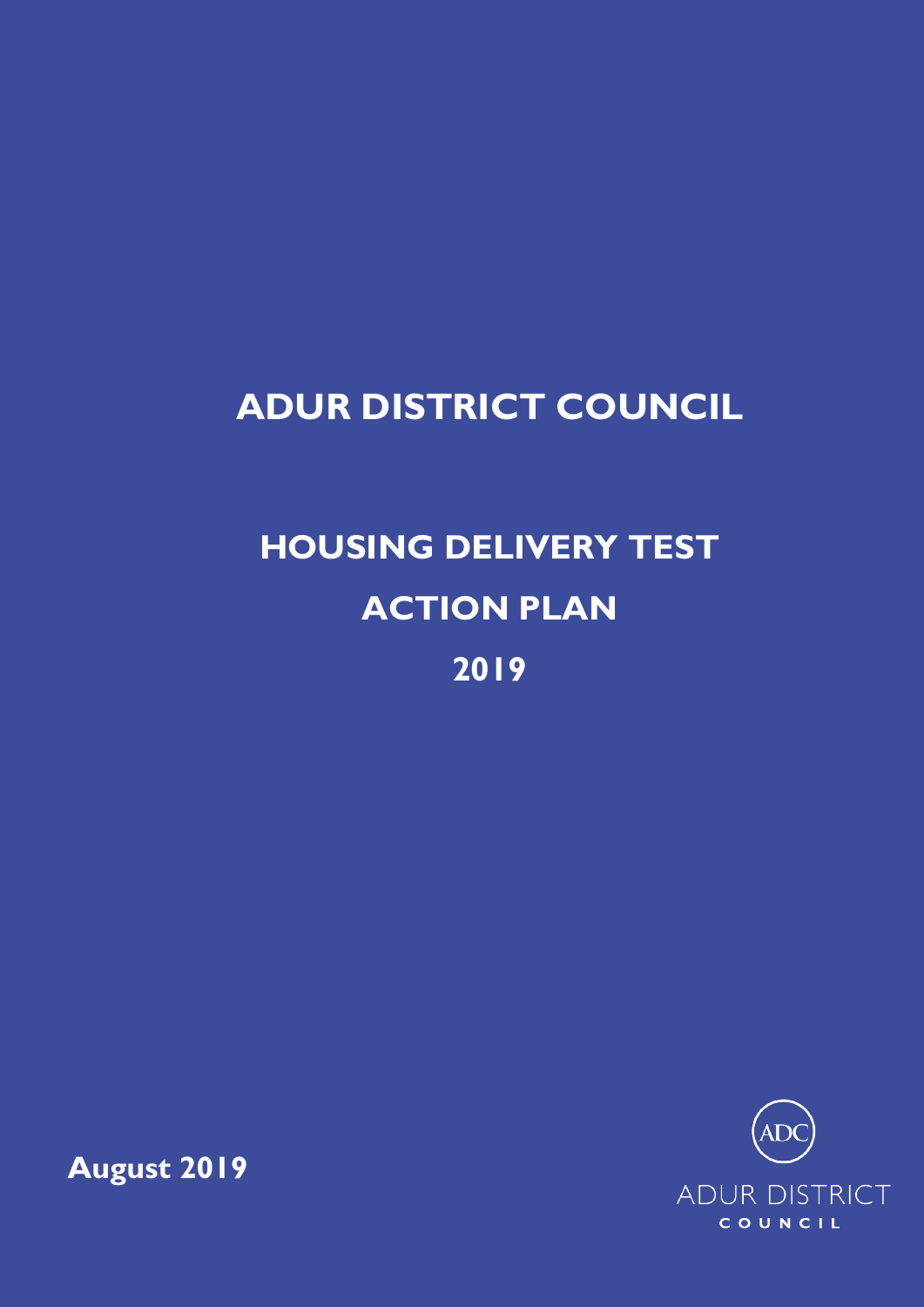## **Adur Housing Delivery Test Action Plan 2019**

## **Contents**

## **Page**

| 1. Introduction                                                                                                                                                                                                     | $\overline{2}$                                                        |
|---------------------------------------------------------------------------------------------------------------------------------------------------------------------------------------------------------------------|-----------------------------------------------------------------------|
| 1.1 Context<br>1.2 Why an Action Plan has been prepared<br>1.3 Purpose and Objectives<br>1.4 Relationship with other plans and strategies for housing delivery<br>1.5 Approach and Methodology                      | $\overline{c}$<br>$\overline{c}$<br>$\overline{\mathbf{4}}$<br>4<br>5 |
| 2. Housing Delivery Analysis                                                                                                                                                                                        | 6                                                                     |
| 2.1 Past performance on housing delivery<br>2.2 Current housing supply<br>2.3 Housing delivery analysis<br>2.4 Potential barriers to delivery                                                                       | 6<br>$\overline{7}$<br>9<br>11                                        |
| 3. Key Actions & Responses                                                                                                                                                                                          | 13                                                                    |
| 3.1 Ensure housing delivery remains a Council priority<br>3.2 Review of Local Plan<br>3.3 Planning policy<br>3.4 Improving our planning applications processes<br>3.5 Other initiatives to support housing delivery | 13<br>13<br>13<br>15<br>17                                            |
| 4. Monitoring and Next Steps                                                                                                                                                                                        | 19                                                                    |
| 4.1 Monitoring<br>4.2 Next steps                                                                                                                                                                                    | 19<br>19                                                              |
| 5. Conclusion                                                                                                                                                                                                       | 20                                                                    |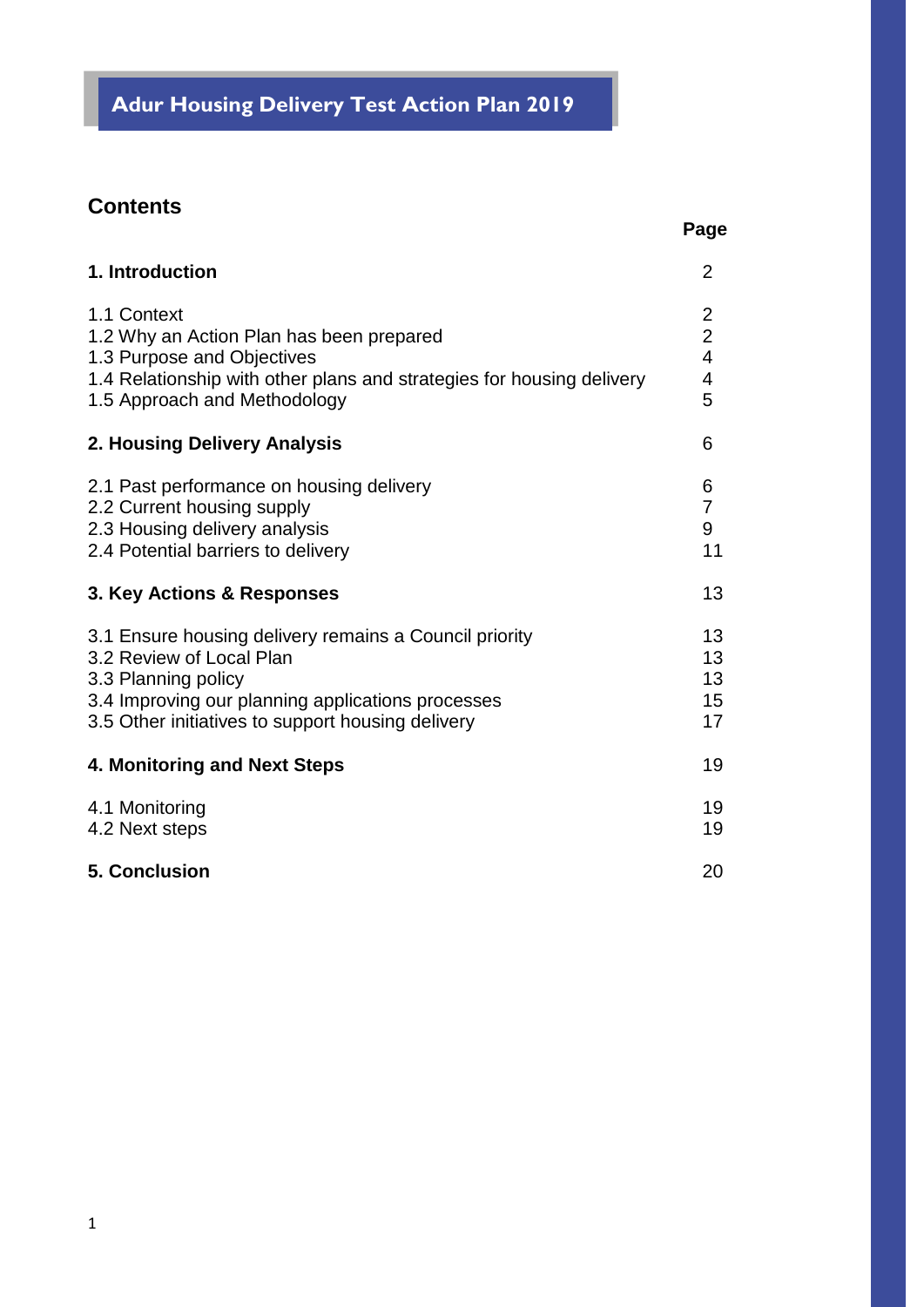## **1. Introduction**

## **1.1 Context**

1.1.1 The Council recognises the Governments' commitment to boost the delivery of new homes and has responded to this challenge by committing to planning a significant increase in the housing delivery rate, through the adopted Adur Local Plan 2017.

1.1.2 The Adur Local Plan was examined in January/February 2017 and adopted in December of that year. It sets the framework for development across the District including the strategy for the delivery of housing. In identifying a housing need of 325 dwellings per annum (through the Objectively Assessed Need process), the Inspector concluded that the Council had adequately justified this figure and its "approach is sufficiently aspirational whilst remaining realistic" taking into account the constrained nature of the area.

1.1.3 In considering whether this level of growth could be satisfactorily accommodated in the Plan area, a comprehensive evidence base supported the Local Plan. A Housing Implementation Strategy set out the Council's approach to managing the delivery of housing over the Plan period and assessed the risks to that delivery and how it can be mitigated and managed. The Strategic Housing Land Availability Assessment (SHLAA) assessed a large number of potential sites, including small sites (of less than six dwellings), areas of open space, employment land and greenfield/brownfield sites. It was accepted that the evidence demonstrated that this level of growth **could not** be delivered in a sustainable way because of the constraints that exist and that the Council had gone as far as possible to identify potential development sites.

1.1.4 Given the significant constraints in Adur, particularly in terms of flood risk, the desire to retain green gaps between settlements and the limited options for growth, the Local Plan proposed a sustainable development strategy to deliver 3718 new homes (177dpa) over the period 2011-2032. This strategy relies on the delivery of two strategic greenfield sites (which together will deliver a minimum of 1080 new homes) and a broad location for development identified at Shoreham Harbour which will deliver a minimum of 1100 new homes, for which the detailed development proposals will be addressed in a Joint Area Action Plan which has been through Examination and has recently been found sound and will be adopted by the relevant Councils over the next few months. The delivery of small and unidentified sites will also continue to make a significant contribution to the housing supply. The Inspector supported the annual delivery target in the Plan of 177dpa.

1.1.5 The strategic sites and the broad location at Shoreham Harbour by their very nature have a long lead in time before they start to deliver. This is recognised in the housing trajectory which predicts the delivery of these sites from 2021/22. Until this point, housing delivery has, as anticipated, been largely reliant on smaller SHLAA/unidentified sites; this is reflected in the Housing Delivery Test results below.

## **1.2 Why an Action Plan has been prepared**

1.2.1 The revised National Planning Policy Framework (NPPF) (2018) introduced a Housing Delivery Test (HDT) as a mechanism to monitor housing delivery locally. The HDT measures additional net dwellings provided in a local authority area against the homes required. The consequences of failing the test are set out in the NPPF and these will apply until subsequent HDT results demonstrate that delivery in future years has improved: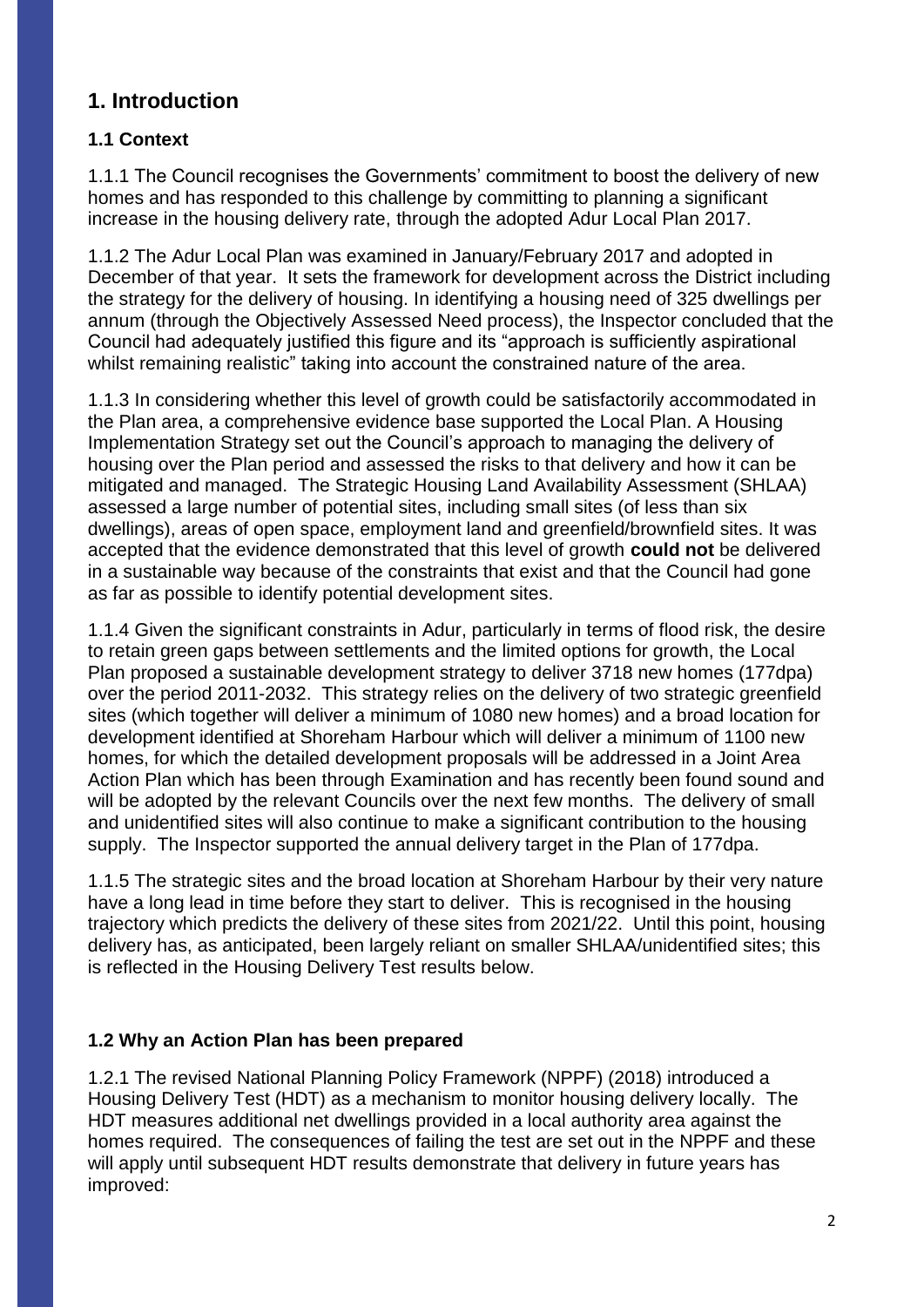- A local planning authority must produce an Action Plan within six months if the Housing Delivery Test result is less than 95%.
- A local planning authority with a Housing Delivery Test result of less than 85% must provide a 20% buffer to the five year housing land supply.
- The presumption in favour of sustainable development applies if the Housing Delivery Test result is less than:
	- i) 25% in November 2018
	- ii) 45% in November 2019
	- iii) 75% from November 2020 onwards

1.2.2 Where an Action Plan is required, this should be prepared within 6 months of the test results being published. There was a delay in the publication of the HDT and the Ministry of Housing, Communities and Local Government (MHCLG) published the test results on 19 February 2019. This Action Plan will therefore be published by 19th August 2019 which is in line with the Governments' requirements.

#### *How is the Housing Delivery Test Measured?*

1.2.3 The methodology for calculating the HDT measurement is set out in the Housing Delivery Test Measurement Rulebook. It is based on the MHCLG statistics for the total net housing completions in a local planning authority area over a three year rolling programme which includes student and other communal accommodation using a ratio to adjust for occupancy. The result of the HDT for each local planning authority will be published annually by the MHCLG in November.

#### *How did Adur perform against the Housing Delivery Test?*

1.2.4 For Adur, housing delivery will be measured against the adopted Adur Local Plan 2017 target of 177 homes per annum.

#### *Adur Housing Delivery Test results*

| Year                      | <b>Delivery Figure (net)</b> | <b>Annual Housing</b><br><b>Target (Adur Local</b><br>Plan 2017) |
|---------------------------|------------------------------|------------------------------------------------------------------|
| 2015/2016                 | 39                           | 177                                                              |
| 2016/2017                 | 64                           | 177                                                              |
| 2017/2018                 | 114                          | 177                                                              |
| <b>Total over 3 years</b> | 217                          | 531                                                              |

The Housing Delivery Test measurement for Adur is 217/531 = 41%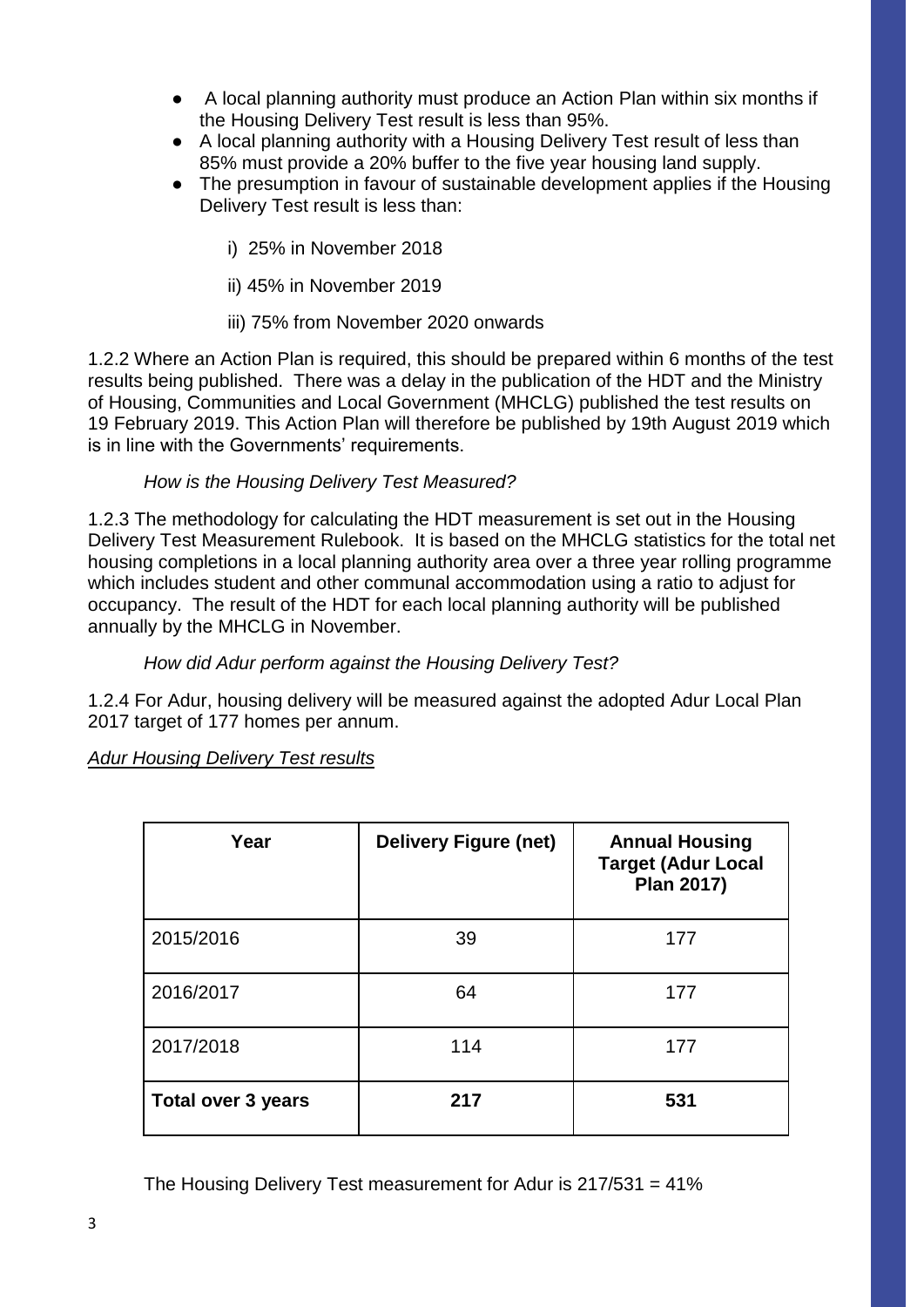1.2.5 Based on performance over the past three years Adur avoids the presumption in favour of sustainable development. It does, however, have to produce an Action Plan and add a 20% buffer to the five year housing land supply.

#### **1.3 Purpose and Objectives**

1.3.1 This Action Plan is the Councils response to the challenge set out in the NPPF to boost significantly the supply of homes. It sets out why this authority has not delivered against its housing requirements (as detailed above) and identifies a number of actions to increase and maintain housing delivery. However, it should be recognised that housing delivery is a complex matter which includes the involvement of a number of different organisations in the delivery of new homes. Consequently, if this Action Plan is to succeed, then the cooperation of all partners will be essential, for example, landowners and developers.

1.3.2 This Action Plan covers the following issues:

- The historic performance on housing delivery.
- Explains what the Council has been doing so far to boost housing delivery.
- Analyses evidence on sites with planning permission (and sites allocated for housing development) to understand what barriers are preventing homes being built on these sites.
- Sets out what actions the Council can take to increase the rate and number of homes built.
- Monitoring.

#### **1.4 Relationship with other plans and strategies for housing delivery**

1.4.1 This Action Plan together with the following key Council plans, policies and strategies provides a mechanism for delivery of local housing targets:

*Platforms for our Places (Corporate Strategy)* - is a plan that sets out Adur & Worthing Councils' ambition for our places' and our communities' prosperity and wellbeing. Platform 2 (Our Social Economies) encourages innovative actions around housing needs.

*Economic Strategy 2018-2023* - this sets out ambitious plans for how the place will achieve *"good growth"* It seeks to ensure that this growth balances economic success with improvements to the quality of life for residents, including good quality housing.

*Adur & Worthing Housing Strategy 2017-2020 -* the strategy sets out the Councils' housing priorities and dovetails with the Councils' corporate priorities, other Council strategies and the strategies and priorities of other partners and stakeholders. The Housing Strategy is currently being reviewed.

*Shoreham Harbour Joint Area Action Plan (JAAP)* - produced by the Shoreham Harbour Regeneration Partnership comprising the local authorities of Adur District Council, Brighton & Hove City Council and West Sussex County Council and working with Shoreham Port Authority. The JAAP sets out the overall spatial strategy for the regeneration of Shoreham Harbour and proposals for the identified character areas within it. The Plan has been through Examination and has recently been found sound and will be adopted by the relevant Councils over the next few months.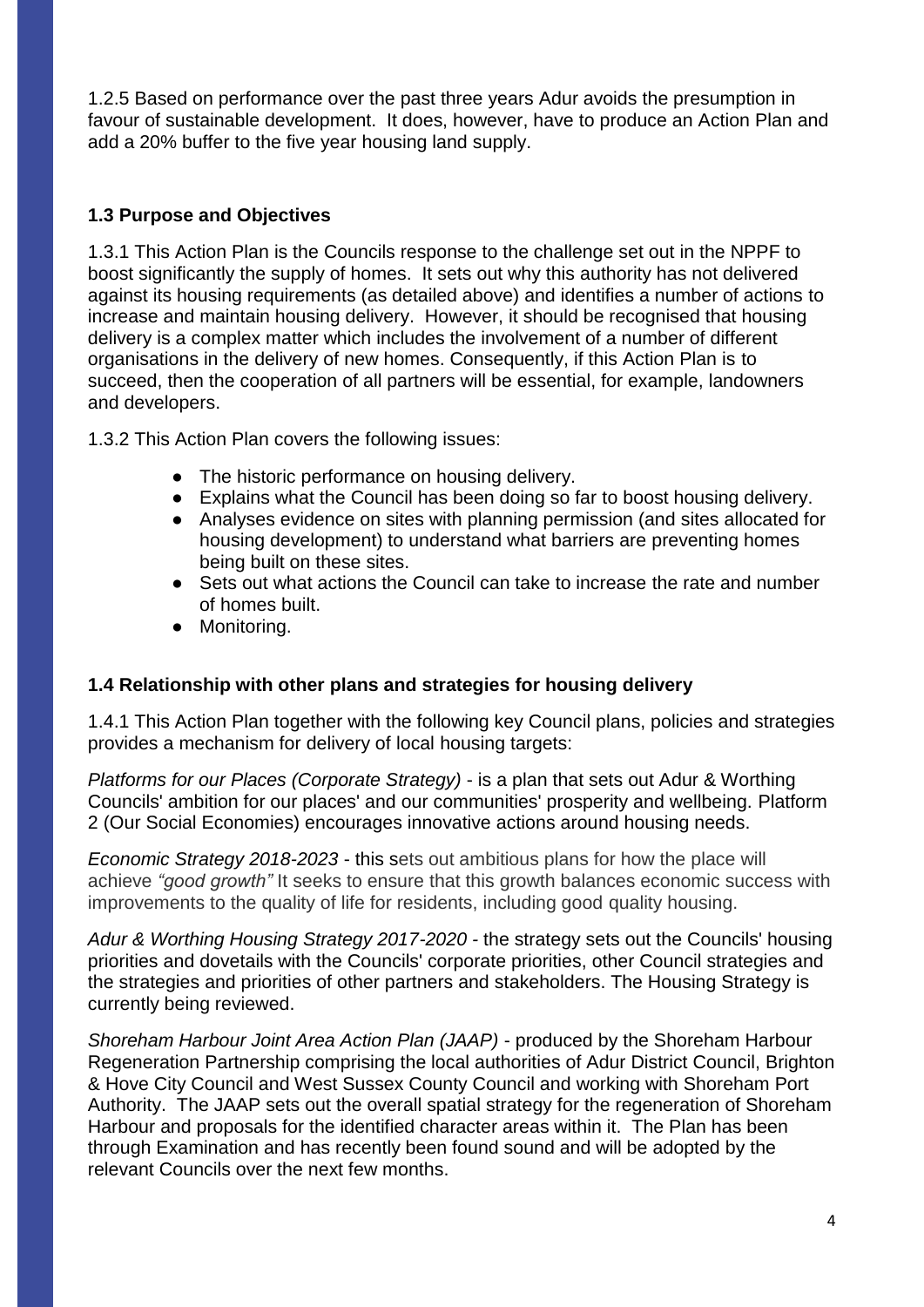*Sompting Neighbourhood Plan -* Produced by Sompting Parish Council, this Plan is approaching Regulation 14 stage. It is not seeking to allocate any additional housing sites.

*Shoreham Beach Neighbourhood Plan -* Produced by Shoreham Beach Neighbourhood Forum, this Plan is approaching Regulation 14 stage. It is not seeking to allocate any additional housing sites.

*Coast to Capital Local Economic Partnership* - this is a local business led partnership between local authorities and businesses and plays a central role in determining local economic priorities and undertaking activities to drive economic growth and the creation of local jobs. It has a critical role in the delivery of local infrastructure to support growth in the local economy and helps unlock development. In turn this helps to support the housing delivery priorities of the District.

#### **1.5 Approach and Methodology**

1.5.1 The Council already has in place a long standing monitoring arrangement with West Sussex County Council and also maintains its own comprehensive monitoring system. The Annual Monitoring Report provides updates regarding the housing land supply position. This monitoring has identified that there are significant challenges to the delivery of housing typical of an authority with limited land availability and recognised constraints to development.

1.5.2 A number of sources of information/evidence have been, and continue to be, used to identify and assess any opportunities for residential development and to understand any barriers to delivery that need to be addressed. These include:

- Strategic Housing Land Availability Assessment
- Brownfield Register
- Self-Build and Custom Housebuilding Register
- West Sussex County Council Data
- Empty Homes Strategy
- Affordable Homes Delivery Group
- Adur and Worthing Strategic Asset Management Group
- Housing Implementation Strategy

These are reviewed on a regular basis.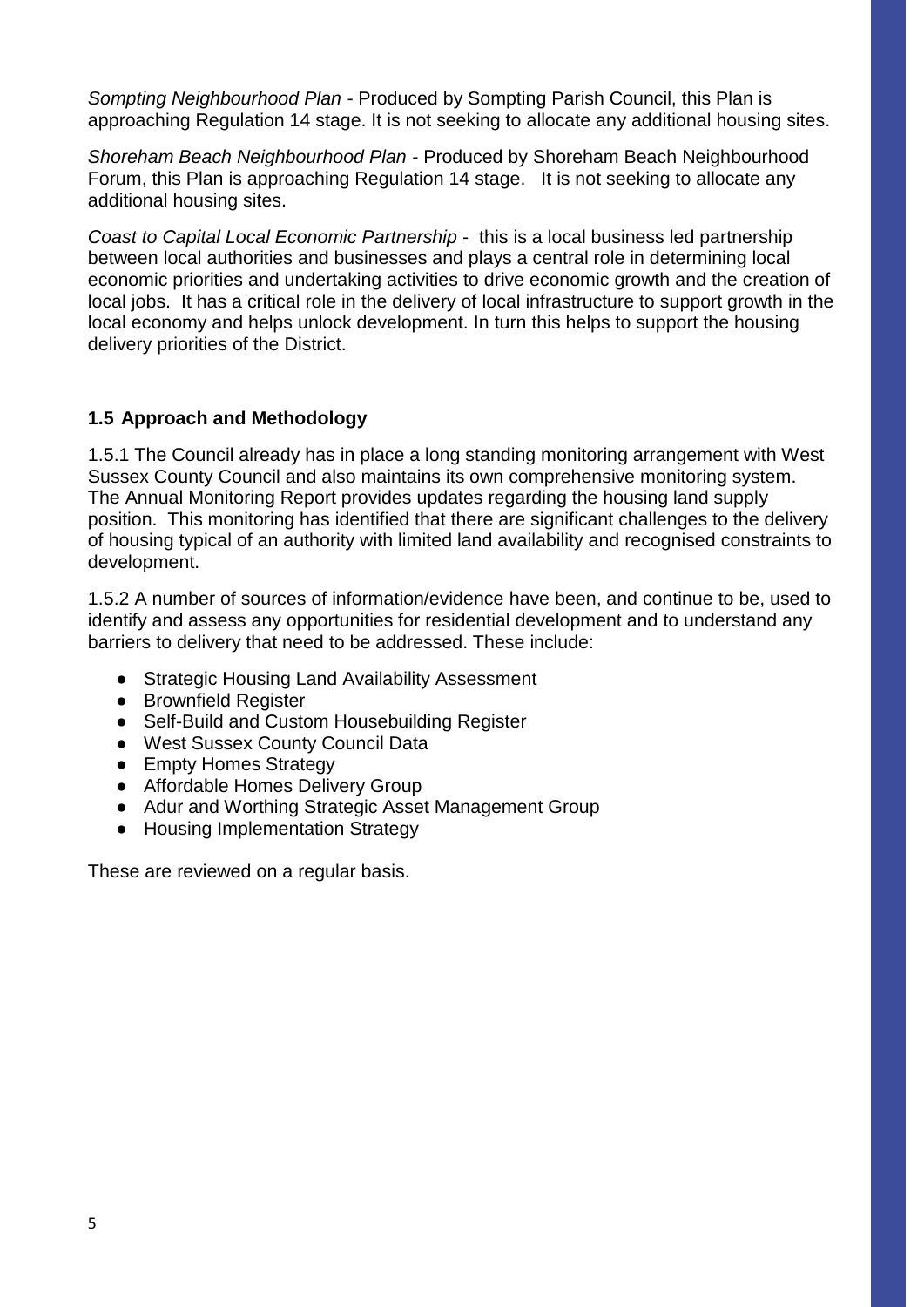## **2. Housing Delivery Analysis**

#### **2.1 Past Performance on housing delivery**

2.1.1 Prior to the adoption of the Adur Local Plan 2017, housing delivery was monitored against the South East Plan and the West Sussex Structure Plan before it. Historically the housing targets for Adur did not have a strong relationship with the need and demand for new dwellings in the District due to the tight geographical constraints and were strongly influenced by the capacity to accommodate development. The target of 105 dwellings per annum was set in the South East Plan (2006-2013) recognising the development constraints and strong environmental protection policies for the District included in previous regional and structure plans. Adur delivered sufficient homes to meet this target.

2.1.2 There has always been a considerable fluctuation in the delivery rates per year, with the highest number recorded in 2011/2012 (193 net dwellings) and the lowest in 2015/2016 (31 net dwellings). This is demonstrated in the table below which details delivery since the base date of the Local Plan. Whilst these fluctuations can, in part, be attributed to economic conditions, the availability, location and size of site coming forward also play a role. In previous years, much of Adur's new development has been on smaller infill brownfield sites. With only a limited number of large brownfield sites available for development, the delivery of these sites makes a significant difference to the annual number of completions.

2.1.3 The adopted Adur Local Plan 2017 has a base date of April 2011 for monitoring housing delivery.

2.1.4 Since the start of the new plan period in 2011 and 1 April 2018, 737 net new homes have been completed at an annual average of 105 dpa as shown in the table below:

| Year      | <b>Dwelling Completions</b> |            |  |  |
|-----------|-----------------------------|------------|--|--|
|           | <b>Gross</b>                | <b>Net</b> |  |  |
| 2011/2012 | 204                         | 193        |  |  |
| 2012/2013 | 153                         | 146        |  |  |
| 2013/2014 | 103                         | 93         |  |  |
| 2014/2015 | 105                         | 96         |  |  |
| 2015/2016 | 38                          | 31         |  |  |
| 2016/2017 | 71                          | 64         |  |  |
| 2017/2018 | 121                         | 114        |  |  |
| Total     | 795                         | 737        |  |  |

#### *Dwelling completions 2011/2012 - 2017//2018*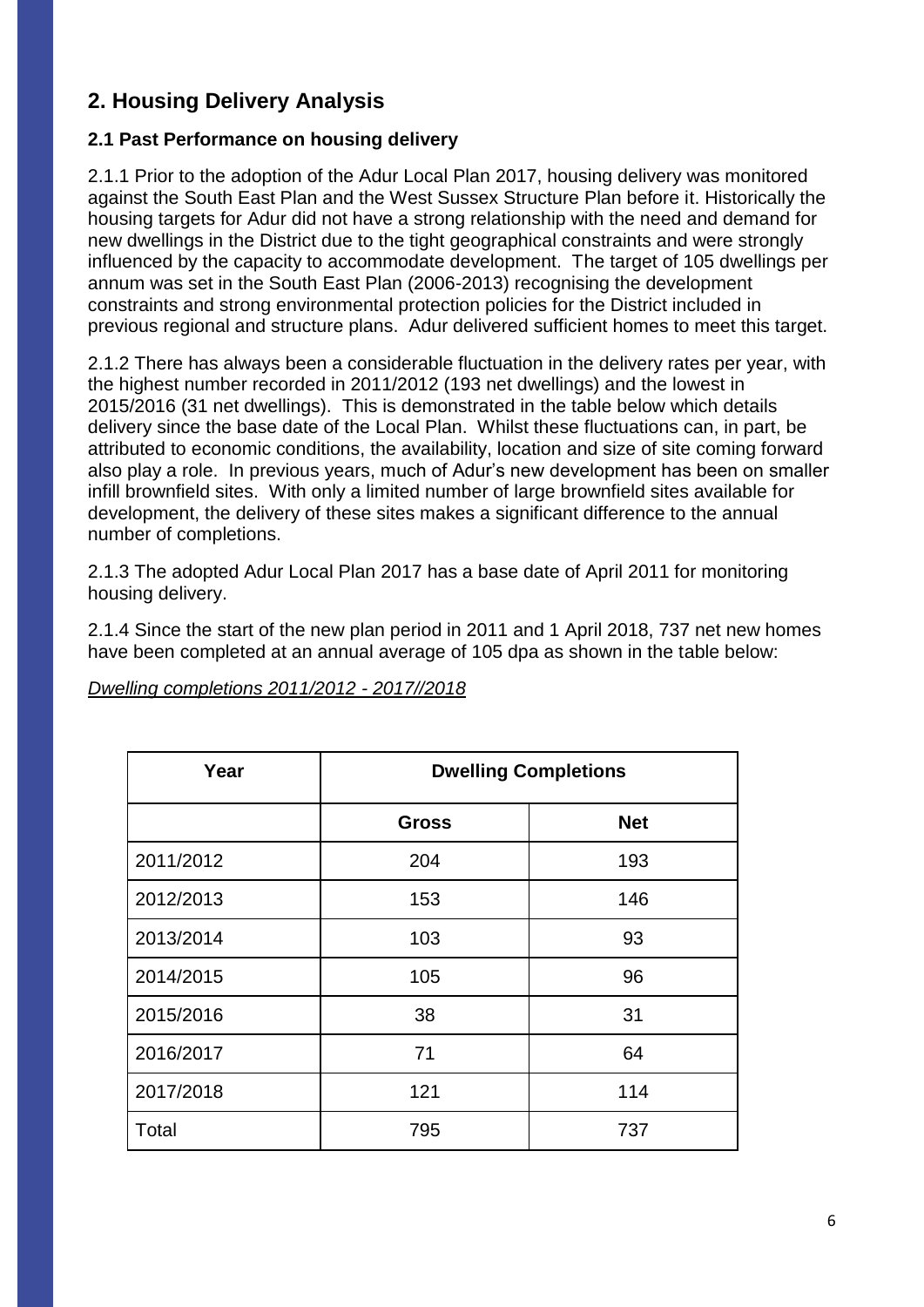2.1.5 Since the base date of the Adur Local Plan in 2011, the Council has granted planning permission to build 735 homes against a target of 1239 homes required.

2.1.6 The number of homes delivered (737) overall appears to keep pace with the number of homes granted planning permission (735), although delivery rate has fluctuated considerably as shown below:

|                                                      | 2011/1<br>$\mathbf 2$ | 2012/1<br>3 | 2013/1<br>4 | 2014/1<br>5 | 2015/1<br>6 | 2016/1<br>7 | 2017/1<br>8 |
|------------------------------------------------------|-----------------------|-------------|-------------|-------------|-------------|-------------|-------------|
| <b>Housing</b><br><b>Supply</b><br><b>Target</b>     | 177                   | 177         | 177         | 177         | 177         | 177         | 177         |
| <b>New</b><br><b>Residential</b><br><b>Approvals</b> | 60                    | 72          | 187         | 139         | 147         | 86          | 44          |
| <b>Net</b><br><b>Residential</b><br>completions      | 193                   | 146         | 93          | 96          | 31          | 64          | 114         |

*Housing approvals and completions against housing targets 2011-2018*

2.1.7 The number of homes that have actually been built is 737 or 59% of the Councils housing target, giving a shortfall of 502 homes. This can mainly be attributed to a lack of suitable sites coming forward for development and the challenge has been to identify and bring forward additional sites to deliver the new homes required.

## **2.2 Current housing supply**

2.2.1 It is clear that the increase in need for new homes in Adur required a step change in housing delivery compared with previous housing requirements. As referred to above, Adur District Council has already responded to the challenge of building more homes and the development strategy in the recently adopted Adur Local Plan (December 2017) seeks to increase and accelerate the delivery of new housing across the District. It has allocated land to accommodate a minimum of 3,718 new homes (177 per annum), including two large strategic greenfield sites and a broad location for development on a large brownfield site at Shoreham Harbour.

2.2.2 As part of the evidence base to support the Adur Local Plan, and to ensure "no stone was left unturned", a comprehensive review of the Strategic Housing Land Availability Assessment was undertaken, which re assessed all potential sites, those sites which had potential for development but were not deliverable within five years, rejected sites, employment land, greenfield sites and land owned by public bodies (including the Council). The aim was to identify further sites (both greenfield and brownfield) with potential for development and to identify any barriers to sites coming forward.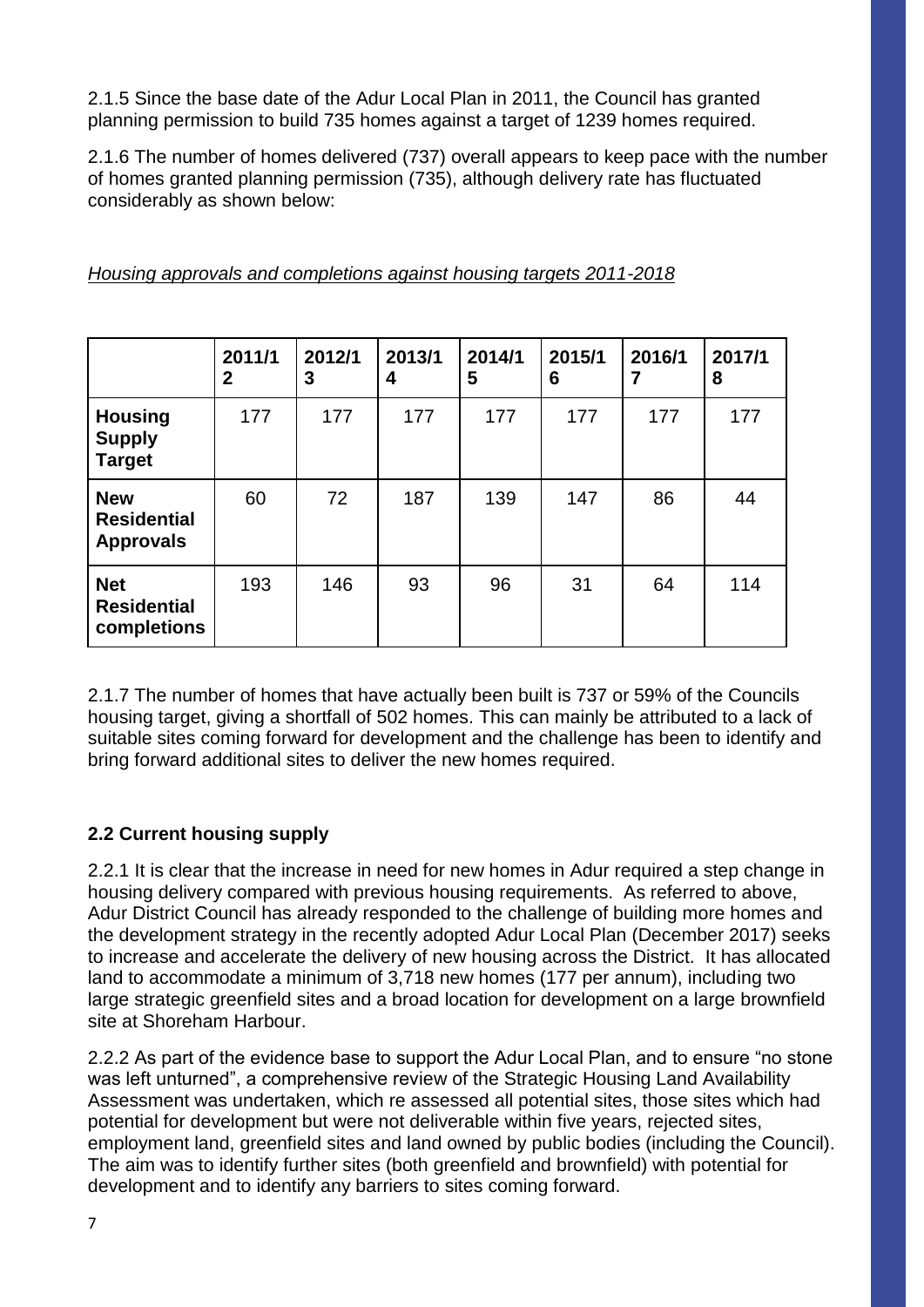2.2.3 The Inspector in his report accepted that, when calculating the five year housing land supply, a 5% buffer was appropriate as, historically over a period of years, previous housing targets had been met. The adopted Local Plan housing strategy relies on a small number of strategic sites to deliver new homes and, as these have longer lead-in times, are anticipated to start delivering in the middle part of the Plan period. It was clear that, for the early part of the Plan period, annual targets would not be met and, as predicted, although Adur has granted enough permissions/allocated sufficient sites to meet our housing targets over the Plan period, the number of homes actually built over the last seven years has fallen short of the adopted annual housing target. The introduction of the Housing Delivery Test in 2018 has meant that, in failing to build sufficient homes in the last three years and pass the Housing Delivery Test, the five year housing land supply has had to be recalculated with a 20% buffer, resulting in the Council now only being able to demonstrate a 4.9 year supply of housing.

2.2.4 Current housing supply is made up of the following sources:

*Dwelling completions* - using local and West Sussex County Council (WSCC) data to determine the level of completions each year.

*Commitments* - Those sites identified as commitments at 1st April of the monitoring year in the Housing Land Supply Study produced annually by WSCC are those sites that can accommodate five or more units, which have planning permission but have not commenced or are under construction.

*Small sites of less than five dwellings (previous threshold was 6 across the County)* - these sites continue to come forward. It is not practical to identify and assess all of these sites in terms of their deliverability. Therefore, in forecasting house building on these small sites, it is assumed that all dwellings under construction and 45% of those with planning permission but not yet started will be built. This is based on past evidence of completion rates and this approach was accepted by the Inspector at Examination.

*Strategic Housing Land Availability Assessment (SHLAA) sites* - The Council's SHLAA has provided the mechanism through which the quantity and suitability of land potentially available for housing development has been determined. Informed by a number of 'calls for sites' the SHLAA has been monitored and updated regularly to give the most up to date picture of housing delivery for Adur. As part of the assessment a small number of sites have been identified as having potential for residential use but are not currently available for development. These sites are monitored on a regular basis and officers continue to work with landowners and other stakeholders to bring these sites forward.

*Strategic Allocations* - two strategic sites have been identified in the Local Plan which, together, will deliver a minimum of 1080 new homes.

*Shoreham Harbour Broad Location* - a Joint Area Action Plan has been through Examination and has recently been found sound and will be adopted by the relevant Councils over the next few months. It will deliver a minimum of 1100 new homes in that part of the Harbour falling within Adur District.

*Windfall Allowance* - A windfall allowance takes account of housing development on sites which it is not possible to identify in advance (e.g. conversions, changes of use etc.). Historic small sites housing delivery data over a ten year period has been used to calculate a windfall allowance of 32 homes per year. To avoid double counting with the small sites commitments, the windfall allowance is not applied to the first three years of the projections.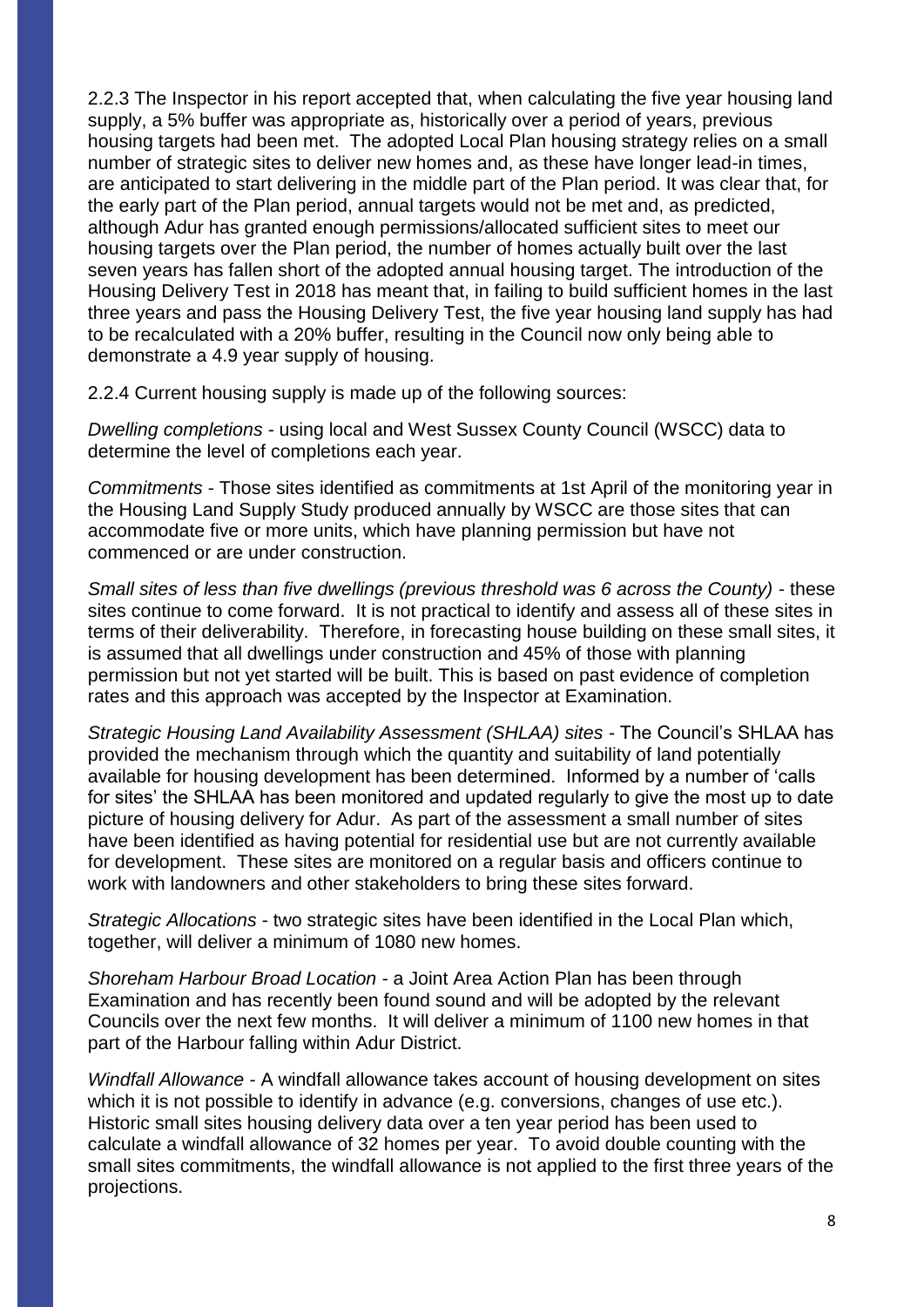2.2.5 This Action Plan has been prepared to try and identify why the delivery rate has slowed and how the Council is responding to the challenge of building more homes at a faster rate. It sets out the challenges being faced and the actions the Council proposes to take to address housing delivery.

## **2.3 Housing delivery analysis**

2.3.1 The Council has used the Data Standard spreadsheet, produced by the Planning Advisory Service, to bring together all existing evidence to help understand the components of housing supply and delivery performance. This integrates the planning pipeline, recent delivery and future supply of housing to identify barriers slowing down or preventing delivery. All sites of 5 or more dwellings have been included.

2.3.2 The first step has been to identify those sites where there are barriers to development or where sites have stalled completely.

2.3.3 The development strategy for Adur is largely dependent on the delivery of a small number of large sites. The two strategic allocations were identified as having potential to deliver a minimum of 1080 new homes during the early stages of the Local Plan process and officers have continuously worked with the developers, infrastructure providers and other interested parties to develop masterplans for each site. Each site has a specific policy in the Local Plan to guide development.

2.3.4 When the Local Plan was examined in early 2017, masterplanning for both strategic sites was well underway and indications from the developers was that outline planning applications would be submitted to coincide with the examination and to help demonstrate the viability and deliverability of the sites. The projected delivery of both sites was reflected in the trajectory at that time. This did not happen and, whilst planning applications have now been submitted for both strategic sites, to date neither has been granted planning permission (although one has a resolution to grant subject to a s106 planning obligation).

2.3.5 These two sites provide a significant proportion of planned new homes in the District and their delivery is critical to achieving the overall strategy of the Plan (the submitted applications propose a total of 1,120 new homes). Delivery of each site has been delayed slightly and the Council continues to work with the developers and other interested parties to bring these sites forward as quickly possible.

*Land at West Sompting -* The strategic allocation comprises a minimum of 480 dwellings together with mitigation for off-site traffic impacts. The main reasons for the delay in the applicants submitting a planning application was due to undertaking public consultation and stakeholder engagement, preparing the necessary supporting statements and completing pre-application consultation with the Council. This has resulted in a hybrid planning application being submitted and validated in February 2019 to to deliver 520 new homes in two phases (part detailed permission for 100 dwellings, part outline for 420 dwellings). A decision is anticipated in October 2019.

*New Monks Farm* - The strategic allocation comprises a mixed use development of 600 homes, a minimum of 10,000 sqm employment generating floorspace, land to accommodate a 2 - form entry primary school, infrastructure improvements and the relocation of a Gypsy and Traveller site.

2.3.6 Good progress had been made to bring this site forward prior to the adoption of the Local Plan, including discussions with the West Sussex County Council regarding the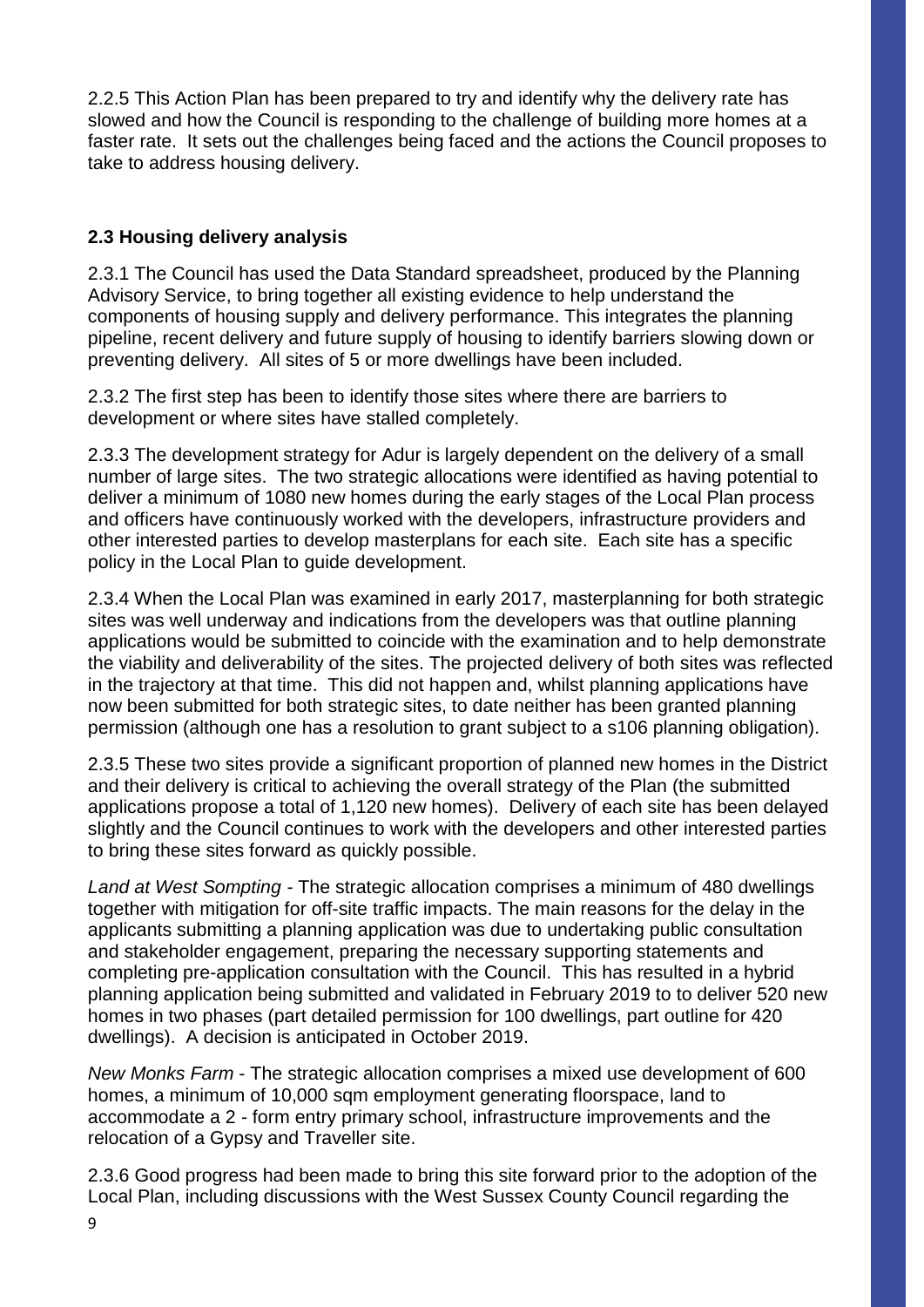relocation of the Gypsy and Traveller site and discussions with Highways England on infrastructure provision. A planning application was submitted in June 2016 (validated in July 2017) proposing the development of a 33,000 sqm Ikea store together with 600 new homes, a country park, land for a new school and a community facility just as the examination into the Local Plan commenced. The Inspector did not consider the significant increase in employment floorspace as part of the examination process. However, the Inspector recognised the potential viability concerns with the development and recommended that the development should deliver a minimum of 600 dwellings and 10,000 sqm of commercial floorspace.

2.3.7 The planning application generated a considerable number of objections from stakeholders, statutory consultees and residents, particularly with regard to the proposed increase in employment generating floorspace through the construction of an Ikea store. The Adur Planning Committee resolved to grant permission in October 2018, subject to the signing of a S106 Agreement and the Secretary of State agreeing not to call in the application for his determination. This was the largest and most controversial development proposal to be considered by Adur District Council and the planning process had taken 15 months to secure a Committee resolution.

2.3.8 In view of the level of retail floorspace proposed the application was referred to the Secretary of State. A subsequent holding direction was issued and after 7 months, the Council was notified on 22nd May 2019 that the Secretary of State was not going to "callin" the application and the decision notice could be issued.

2.3.9 Whilst waiting for the call in decision, work progressed on the detailed s106 agreement. Unfortunately West Sussex County Council remain concerned about the level of contribution being made towards the cost of the new school and have, at a very late stage in the process, started its own viability review despite the District Council undertaking its own very detailed viability review employing independent Consultants (and the LEP being satisfied that the scheme requires public funding - over £5 million to deliver the new A27 roundabout). This review is due to be completed by the end of August 2019. The applicant is also seeking to agree a land deal with West Sussex to facilitate the relocation of the Gypsy and Traveller site. It is anticipated that planning permission will be granted by the end of September 2019.

#### *Shoreham Harbour Regeneration Area*

2.3.10 A number of sites within this broad location for development are now starting to come forward. One site has planning permission to develop 540 flats and demolition, remediation works and flood risk measures have been completed/are underway (Free Wharf). This site has secured Housing Infrastructure Funding of approximately £10 million to deliver the new flood defence works and public realm.

2.3.11 To ensure the regeneration of Shoreham Harbour the Council has worked in partnership with West Sussex County Council, Brighton & Hove City Council and Shoreham Port Authority using funding secured from previous Government initiatives (Growth Funding and Eco Town Funding). The Partnership has developed a Joint Area Action Plan (JAAP) which has been through Examination and has recently been found sound and will be adopted by the relevant Councils over the next few months. A delivery strategy is being prepared and the Partnership has an active Delivery Sub Group taking a proactive approach towards bringing the various brownfield sites forward for development.

2.3.12 A planning application is shortly to be submitted by the Hyde Group for up to 255 dwellings and commercial floorspace at Kingston Wharf. The Hyde Group has entered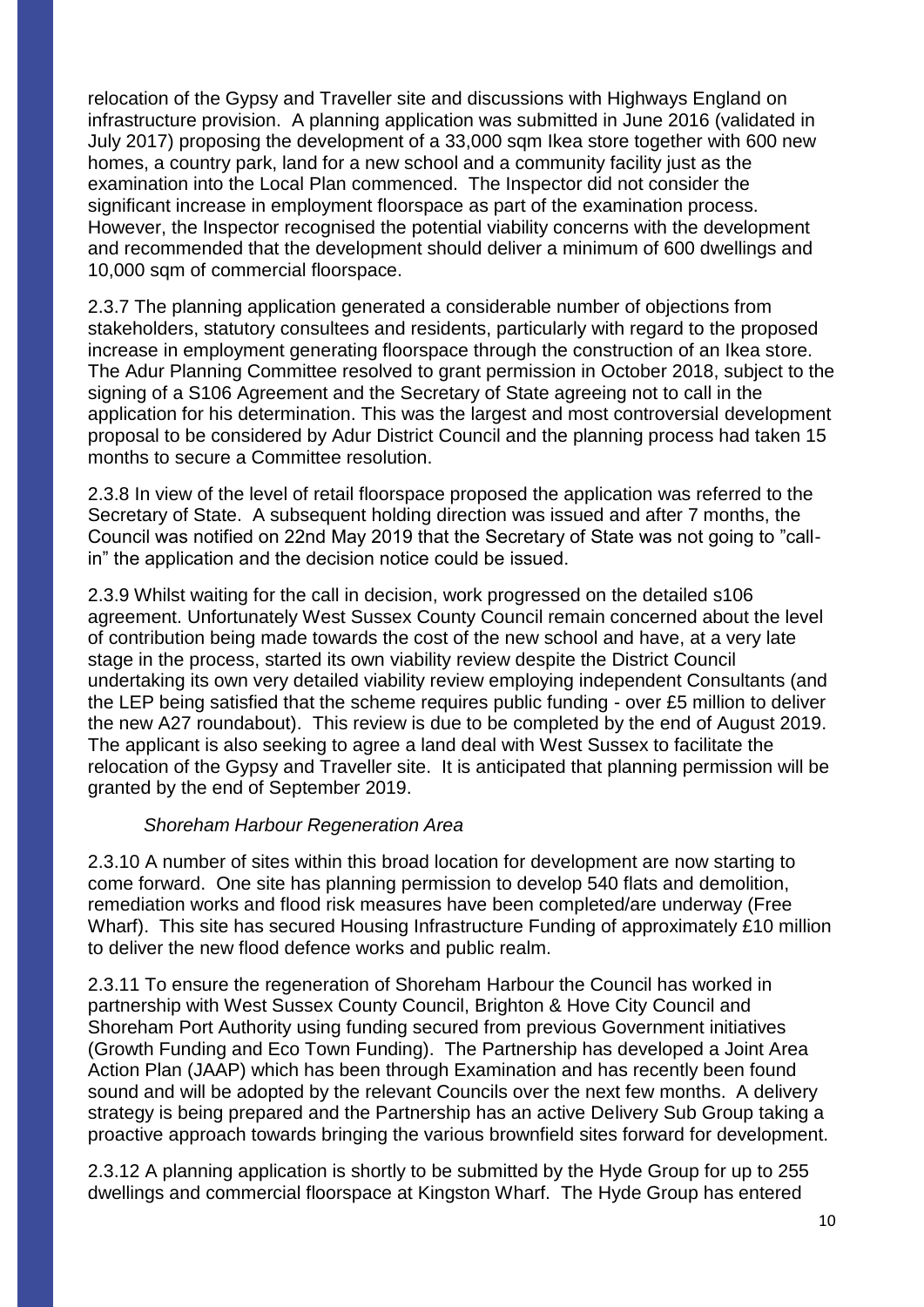into a strategic partnership with Homes England and this site has been earmarked to deliver 100% affordable homes.

#### *Other large sites*

2.3.13 An additional 16 sites have been identified in the SHLAA as having potential for development. Eight of these sites are currently under construction or have a recent planning consent with no obvious barriers to their completion.

2.3.14 There has been a delay in bringing forward five sites, all in public ownership. The Council's Major Projects Team are actively engaged in progressing these sites through negotiation/marketing etc. It is anticipated that these sites will start delivering within the next five years:

*Adur Civic Centre, Shoreham-by-Sea* 

*7-27 Albion Street, Southwick*

*Community Buildings, Pond Road, Shoreham-by-Sea*

*Land at Eastbrook Primary School, Southwick*

*Lancing Police Station*

2.3.15 Of the remaining sites, one is currently the subject of an appeal (yet to be determined) and the remaining two have essentially stalled:

*Land north of Firle Road, Lancing* – an appeal is pending.

*Former Laundry Site, Alma Street, Lancing -* a planning application was submitted but was never been registered because additional information required was not submitted and the landowner has not responded to requests for updates

*Land at Highview, Lancing -* dependant on land assembly.

2.3.16 The Council is continuing to liaise with landowners to bring these sites forward.

#### **2.4 Potential barriers to delivery**

2.4.1 The physical and environmental constraints of the District strongly influence its capacity to accommodate new dwellings, with the sea to the south, the South Downs National Park to the north and Local Green Gaps forming an important component of the landscape setting of towns/villages in Adur. A key challenge is to balance the need for development against the need to minimise the impact on the countryside and landscape character. There are also flooding and key infrastructure constraints which impact on the availability of land for development.

2.4.2 Additionally, many parts of the District are already intensely developed or the local characteristics are such that they make it very difficult to facilitate further significant development; for example there is a predominance of suburban housing with relatively few areas where larger scale growth and change can be easily accommodated.

2.4.3 There is also a significant reliance on a relatively small number of larger sites in the District. An associated problem is that the housing market in the area is dominated by a relatively small number of key landowners and major developers, reducing possibilities for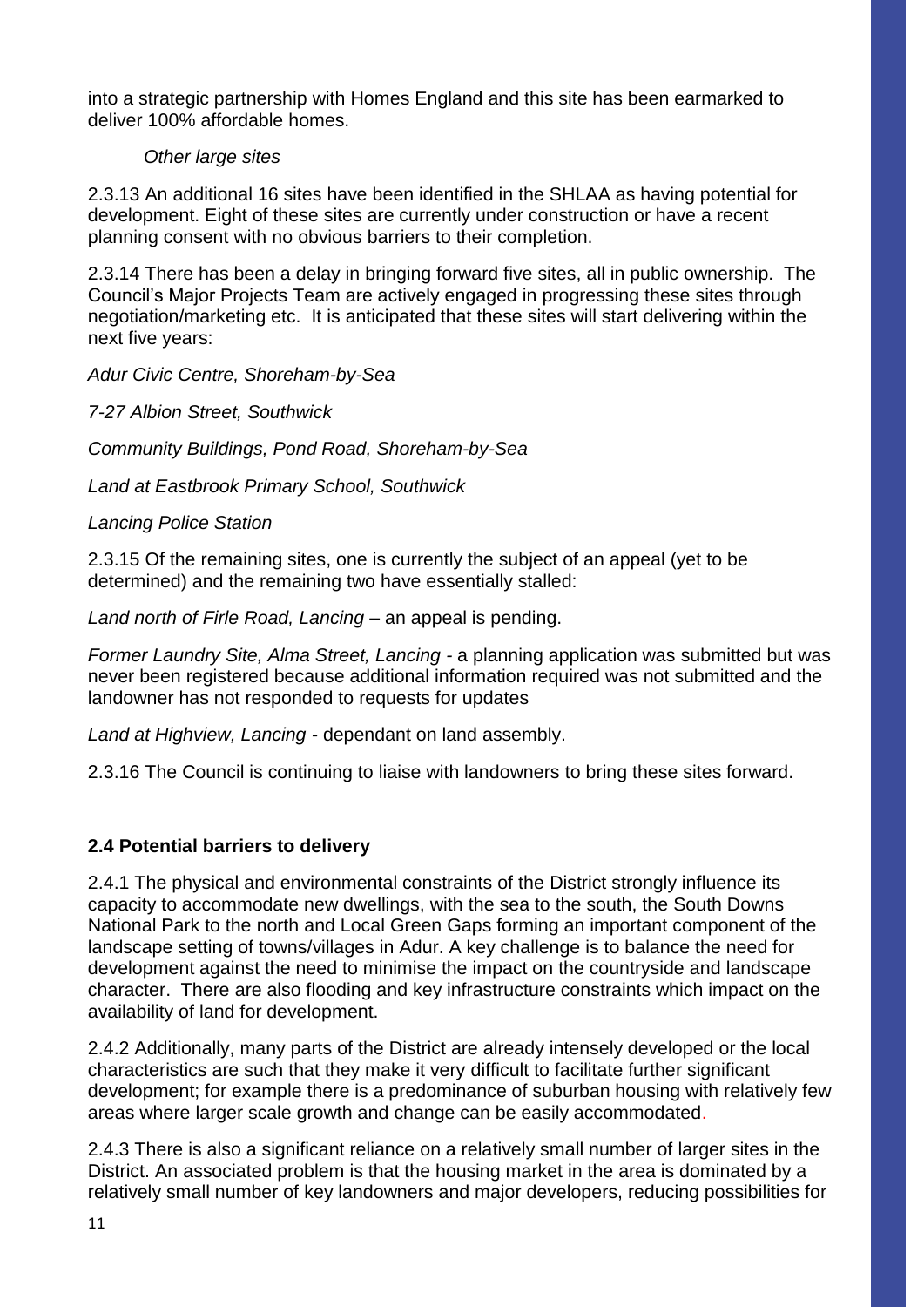the smaller developers or other arrangements. Additionally some sites are subject to complex planning histories or other planning complexities such as multiple ownership. As a consequence, many opportunities for development tend to come forward at a slow pace.

2.4.4 The provision of appropriate infrastructure is important to support new development, particularly on the strategic sites and was and continues to remain a key aspect of Local Plan preparation and progression. The Council continues to update its Infrastructure Delivery Plan working with key bodies as required.

2.4.5 There is also a long standing underprovision of affordable and social housing.

#### *Development costs and viability*

2.4.6 The latest MHCLG report Land Value Estimates for Policy Appraisal 2017 (published May 2018) showed that, with the exception of the adjoining authority of Brighton & Hove City Council (in East Sussex), the land values in Adur (£5405,000 per hectare) were the highest compared with the other authorities in West Sussex.

2.4.7 The Adur Whole Plan and Community Infrastructure Levy Viability Assessment 2017, which supported the Adur Local Plan, provided an appraisal of the viability of the Plan in terms of the impact of its policies on the viability of development expected to be delivered during the plan period. It concluded that the key strategic sites (both greenfield and brownfield) which are key to the delivery of the housing strategy are viable, provided that zero Community Infrastructure Levy is applied, should this be introduced by the Council (due to high infrastructure costs).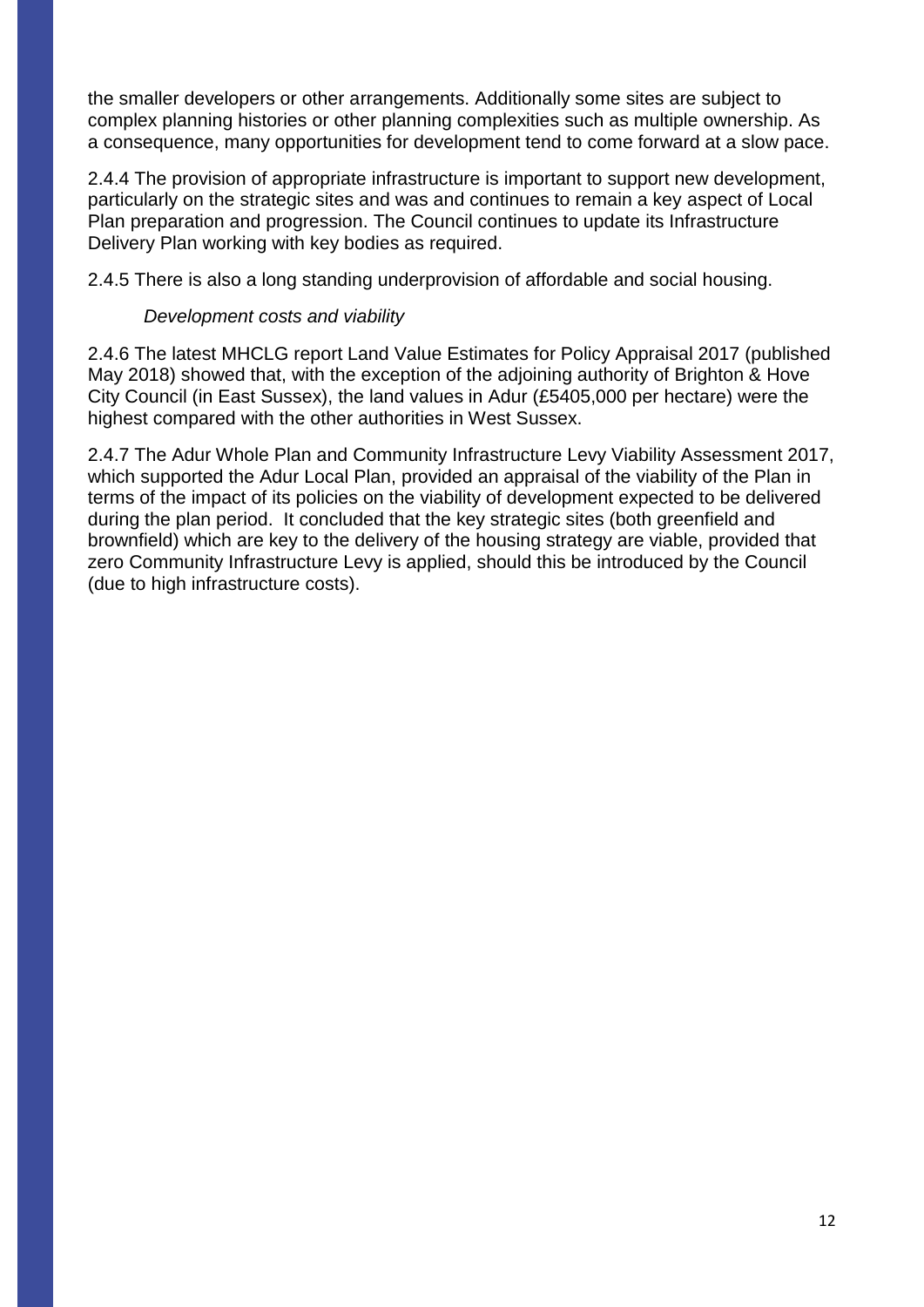## **3. Key Actions & Responses**

3.0 The Council has already undertaken a significant amount of work to identify the barriers to bringing forward some of the key sites in the District as discussed above. It will continue to be proactive in searching for additional opportunities to bring forward both existing and new sites. The following are those identified areas where it is considered that regular reviews are undertaken to ensure that potential opportunities are identified, robustly assessed and delivered expediently:

#### **3.1 Ensure housing delivery remains a Council priority**

3.1.1 Housing delivery is already a high level corporate and political priority for Adur, as detailed in the Council's new Corporate Plan - Platforms For Our Places which is currently being updated. Strong corporate leadership will be an ongoing requirement to ensure housing delivery remains a focus across the Council.

3.1.2 The Council will therefore undertake to:

- Continue to provide a Council wide strategic approach to housing delivery, and ensure the delivery of new homes is a primary consideration in decision making.
- Ensure existing policies, strategies and other relevant documents and databases are updated in place to support housing delivery and are implemented to achieve specified goals.
- Ensure that Councillors are fully aware of the importance of delivering new homes and supporting related policies and strategies.

#### **3.2 Review of Local Plan**

3.2.1 The policies in the adopted Local Plan are continually kept under review to monitor their effectiveness. This is reported through the Annual Monitoring Report. In accordance with the NPPF the Council will undertake a review of policies to assess whether they need updating within five years (by 2022), and update as necessary. To inform this review, the evidence base is currently being updated, in many cases jointly with Worthing Borough Council, including the Strategic Market Housing Assessment, the Strategic Flood Risk Assessment and the Sport, Leisure and Open Space Study. The Affordable Housing policy is currently being updated to bring it in line with national policy.

#### **3.3 Planning policy**

3.3.1 There are a number of policy approaches that can help with the delivery of more new homes whilst balancing the wider sustainable, community and economic needs of the District. In order to deliver sites and respond to changes in the economy the Council takes a flexible approach to the application of its adopted policies. This includes residential tenure mix, loss of employment and other land use, where appropriate.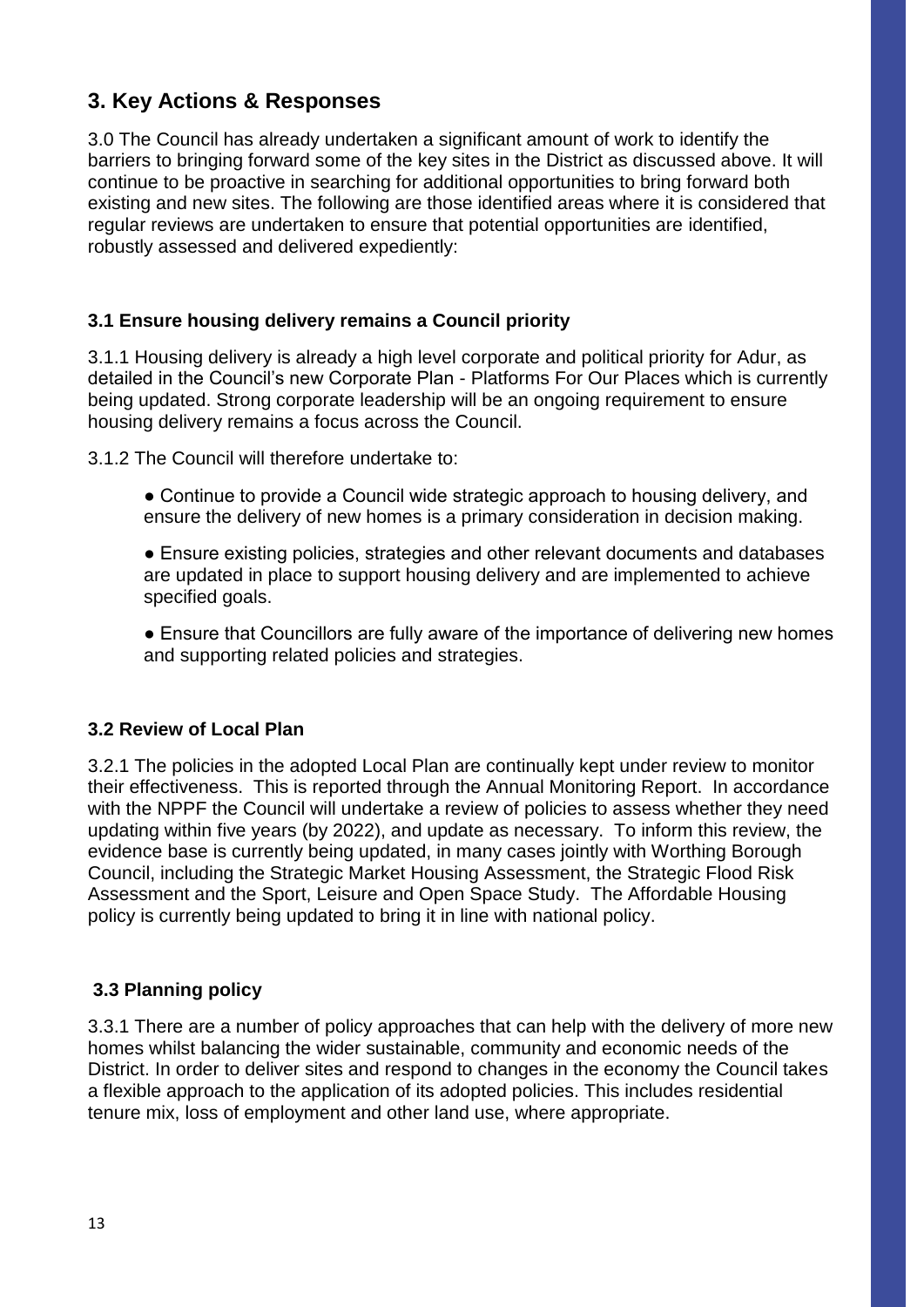#### *More effective use of land*

3.3.2 A key policy in the Adur Local Plan 2017 encourages the most efficient use of land which will usually mean, where appropriate, developing at densities above those of the surrounding areas. The optimum density of a site should be achieved through a design led approach to determine the capacity of a site.

3.3.3 The expectation is that residential development of a family housing scheme should achieve minimum densities of 35dph whilst flats, mixed residential developments in or close to town centres or near public transport hubs should be achieving densities in excess of this. Where developments do not demonstrably optimise the housing density of a site then permission will be refused. The Council has adopted a Supplementary Planning Document "Space Around New Dwellings and Flats" which sets out the minimum external space standards for new development.

3.3.4 The regeneration of Shoreham Harbour provides a unique opportunity within the District to provide a high density housing led mixed use development. The Joint Area Action Plan therefore proposes a minimum density of 100 dpa within this defined area, which is considered appropriate for this waterside development.

#### *Specific Site Policies*

3.3.5 These policies identify the key strategic sites and set out the requirements for delivery. This provides developers and landowners with clear guidelines of the mix of uses, level of development, infrastructure etc. with the aim of speeding up the decision making process.

#### *Supplementary Planning Documents*

3.3.6 There are a number of Supplementary Planning Documents relevant to the delivery of housing:

*Planning Guidance for Infrastructure Provision 2013* - this document gives clarity as to how infrastructure is to be provided as part of development proposals in line with the Local Plan and NPPF. This is an interim document pending the production of an updated SPD (work commencing in 2019).

*Development Management Standard No 1: Space Around New Dwellings and Flats SPD (Updated January 2018)* - sets out external space standards required around all new build homes.

*Demonstrating Genuine Redundancy of Employment Sites 2019* - Supports the employment policy in the Local Plan which seeks to ensure that employment sites are developed for alternative uses (including residential) only when they are demonstrated to be no longer required for employment use.

*Shoreham Harbour Flood Risk Management Guide (2015)* - developed to ensure a consistent approach to flood defence infrastructure delivery in the Shoreham Harbour Regeneration Area. It aids developers of sites allocated in the Shoreham Harbour JAAP to identify the flood defence and mitigation measures required to demonstrate that a development will be safe for its lifetime and that flood risk has been reduced. Since the SPD's adoption, wider policy and guidance has continued to evolve. The Council will therefore prepare a factual update to ensure the SPD remains up to date.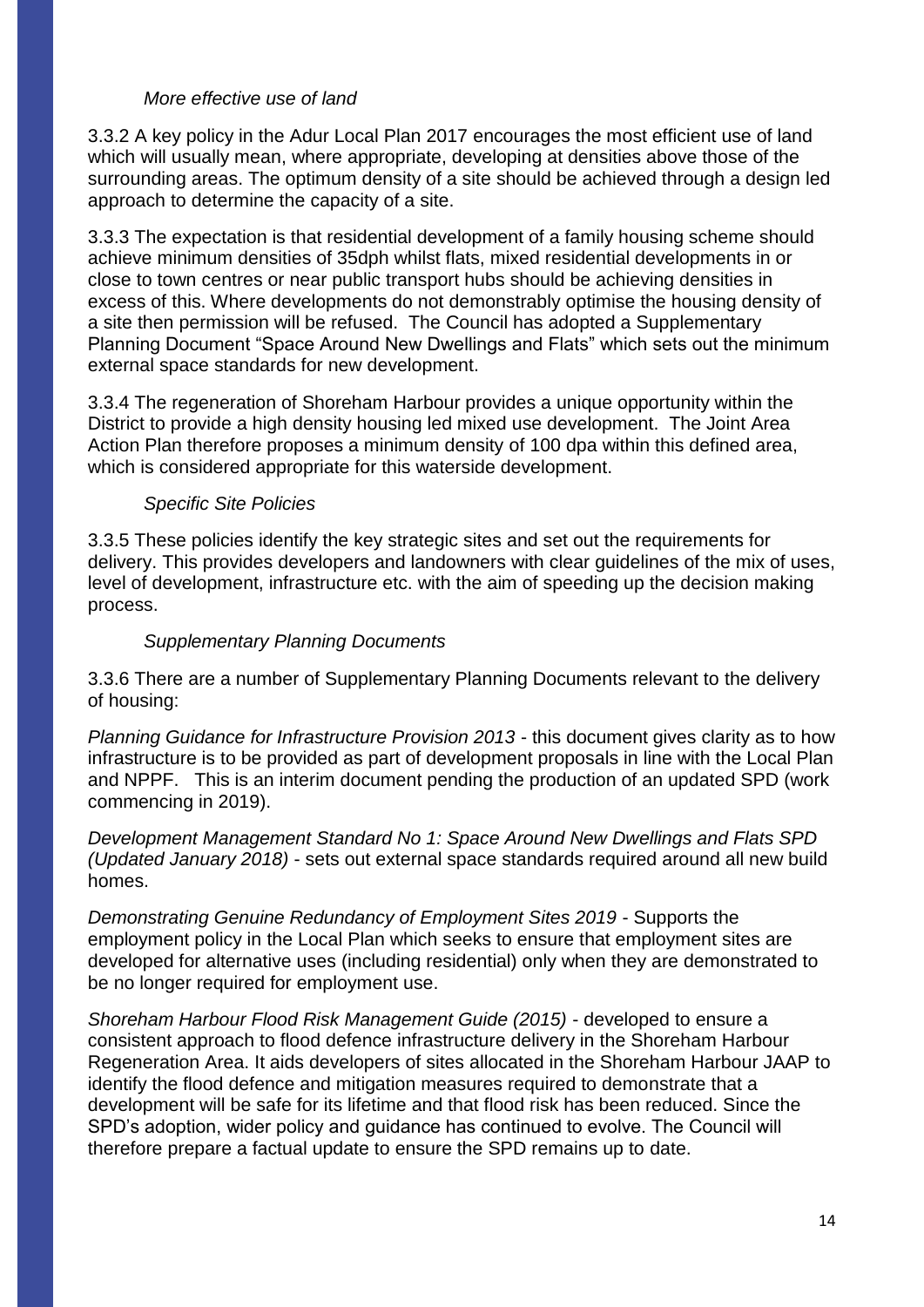*Affordable Housing (to be produced)* - Adur has a high level of need for affordable housing. An SPD will provide more guidance on how the affordable housing policy in the Adur Local Plan 2017 will be implemented in order to deliver affordable homes and help provide mixed and sustainable communities. The timing of this document is under review (and may be incorporated into the wider Infrastructure Provision SPD referred to above).

#### *Development briefs*

3.3.7 Development briefs are prepared, where appropriate, to guide the future redevelopment of specific sites. By providing more detailed site analysis and development principles they provide landowners and developers with a clear indication as to what which proposals are likely to be granted planning permission which, in turn, reduces uncertainty.

3.3.8 The purpose of development briefs is to:

- Improve the quality and consistency of advice provided to developers;
- Improve the efficiency of the planning and development process; and
- To improve the quality of the built environment.

3.3.9 The Council will continue to review its guidance in response to changes in policy to ensure there is adequate information for a developer to know what is expected from new development, including at the stage of the initial investment/land purchase, and to ensure the relationship between local and national policy guidance is clear.

#### **3.4 Improving our planning application processes**

3.4.1 Whilst the Council has not identified the Development Management planning process as a barrier to delivery it does recognise the importance of monitoring its performance and addressing any issues that may arise swiftly.

3.4.2 It can be seen from the data below on determining planning applications that the Councils performance and the speed of decision making is good and delays in the system are minimal. It can therefore be concluded that the authority has an efficient decision making process in place.

| Year      | <b>Total</b><br><b>Applications</b> | <b>Majors</b><br>% | <b>Minors</b><br>$\%$ | <b>Others</b><br>$\frac{9}{6}$ |
|-----------|-------------------------------------|--------------------|-----------------------|--------------------------------|
| 2014/2015 | 541                                 | 100%               | 67%                   | 86%                            |
| 2015/2016 | 541                                 | 100%               | 75%                   | 84%                            |
| 2016/2017 | 436                                 | 100%               | 82%                   | 90%                            |
| 2017/2018 | 414                                 | 100%               | 85%                   | 90%                            |
| 2018/2019 | 444                                 | 80%                | 96%                   | 93%                            |

*Percentage of applications determined within the prescribed timetable*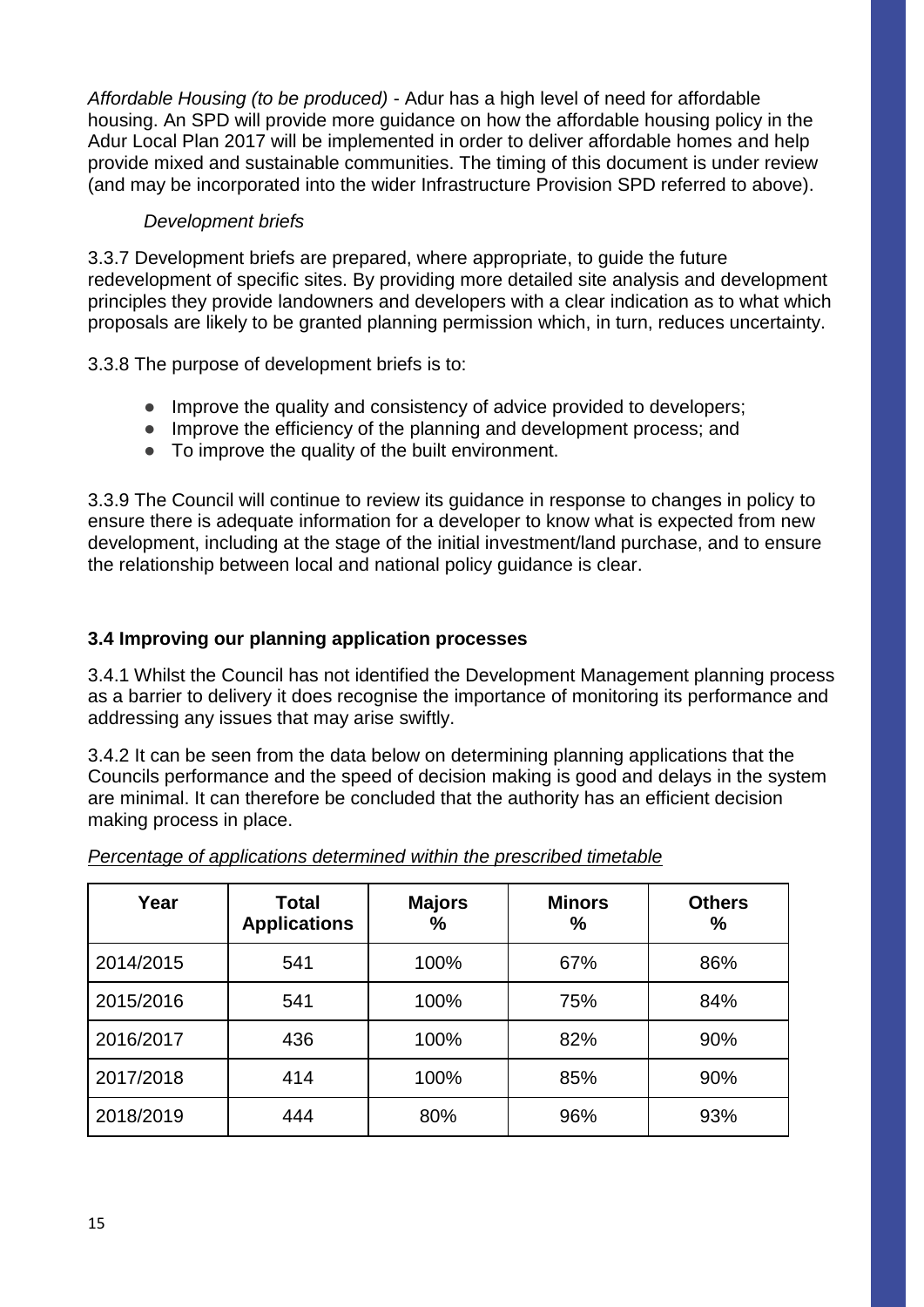#### *Appointment of Principal Planning Officer (Major Applications)*

3.4.3 There are a number of major development sites that are due to come forward over the Plan period. In order to ensure that are dealt with in the most efficient manner the Council has recently appointed a Principal Planning Officer (Major Applications) with responsibility to provide detailed pre-application advice, enter into early stage negotiations in respect of s106 Agreements and liaise with other Council departments and other stakeholders. The aim is to ensure that the application process through to decision making is as smooth as possible by providing continuing and greater certainty for all parties involved.

#### *Pre-Application Advice Service*

3.4.4 To save unnecessary delays in the planning application process the Council has successfully introduced a Pre-Application Advice Service.

#### *Planning Performance Agreements*

3.4.5 In the last few years the Council has entered into planning performance agreements with a number of applicants to provide a tailored project management framework for handling a development proposal from pre-application stage through to decision and any compliance with conditions. These have been used successfully on some of the major development schemes and will continue to be used where appropriate.

#### *Standardised Legal Agreements*

3.4.6 It is recognised that the drawing up of legal agreements has the potential to delay the decision making process. In addition to the pre-application service and the appointment of the dedicated Major Applications Officer the Council is undertaking a review of its s106 process to standardise the format of the legal agreements. This will speed up this stage of the process.

#### *Establishment of Major Projects & Investments Team*

3.4.7 An experienced cross-discipline Major Projects & Investments team has been set up to allow the Council to be more proactive in identifying issues and barriers to housing delivery on major sites. Part of their remit is to develop close working relationships with land owners/developers of the key sites across the District together with infrastructure providers and other departments in the Council in order to unlock barriers to delivery. This includes a full review of the Councils' own estate and a more proactive land assembly and 'commercial' approach to site delivery if required. They have been successful in leveraging public funding where available and developing business cases to help unlock sites.

3.4.8 The Council is in the process of appointing a Senior Development Manager to oversee both the delivery of council owned sites and to identify any opportunities to acquire land in the private sector which could be developed for new homes.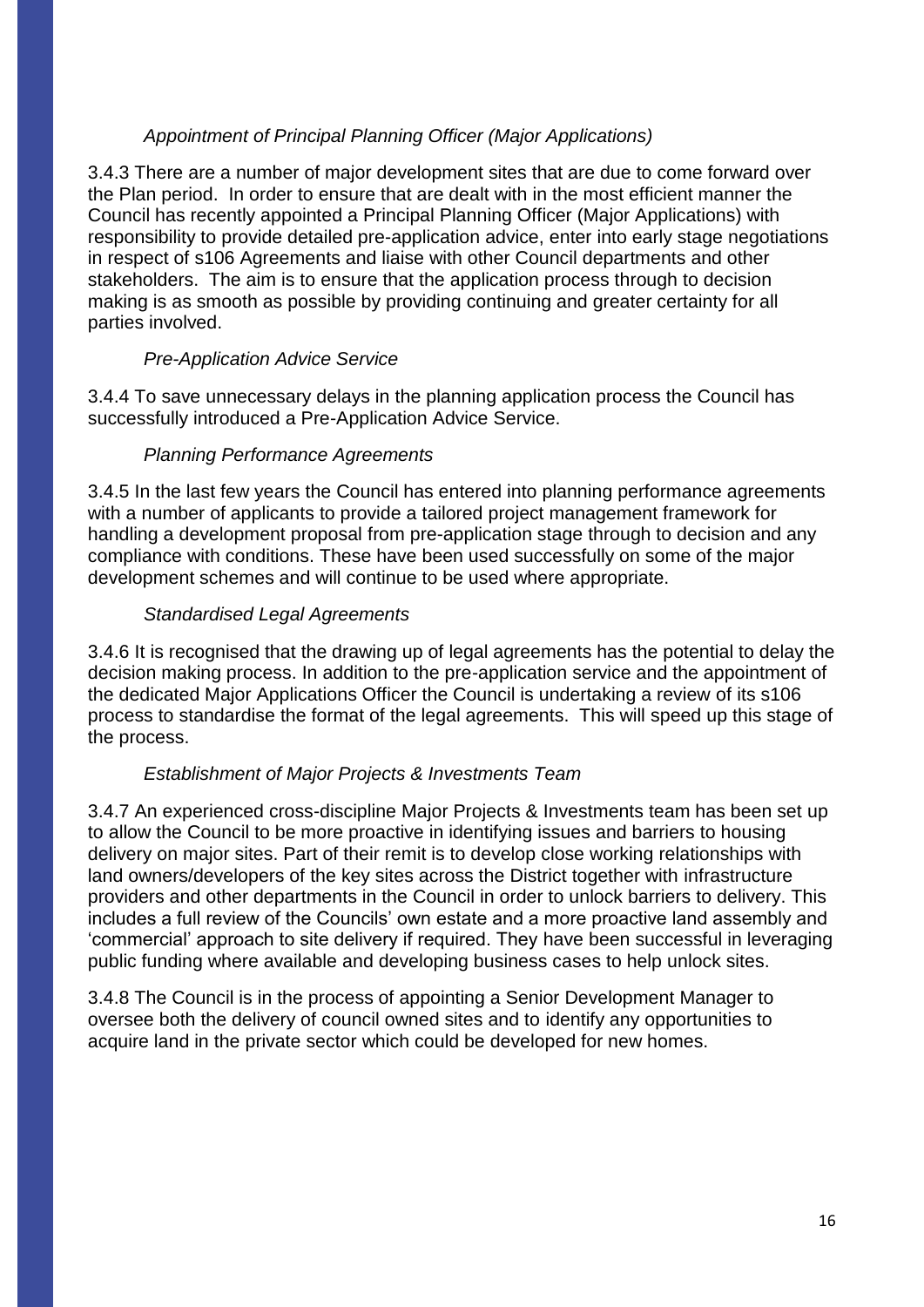## **3.5 Other initiatives to support housing delivery**

#### *Council Owned Land*

3.5.1 The Council as a landholder has identified a number of its own sites that may be surplus to requirements and is currently considering further sites to bring forward additional homes as part of an asset management review. This allows the Council to prioritise and use resources to unblock any barriers to delivery as well as providing more delivery certainty.

#### *Asset Management Working Group*

3.5.2 The Asset Management Working Group was formed to focus on the review of the Councils' own land and property holdings in terms of identifying any surplus land or buildings which could potentially be suitable for residential development. The Council is keen to maximise the use of its own land and property assets to drive regeneration forward.

#### *Land in Private Ownership*

3.5.4 A number of the major/strategic sites, which are critical to the delivery of the housing strategy, are controlled by the volume/national housebuilders who are also developing large sites in neighbouring local authorities. This could be a significant factor in slowing delivery rates as volume housebuilders are known to limit the release/commencement of development sites in order to maintain strong demand within the housing market area. The Council continues to work closely with these key developers/landowners and others to ensure the housing trajectory reflects the most realistic delivery timescales.

#### *Affordable Homes Delivery Group*

3.5.5 The Council has recently set up a cross service group to address the significant shortfall of affordable housing provision across the District. The primary focus of the Affordable Homes Delivery Group is to identify opportunities for the delivery of affordable homes through more efficient use of Council owned land, together with the acquisition of land and premises for redevelopment. For example, seventeen Council owned houses in Albion Street, Southwick have been demolished and are to be replaced with 50 affordable flats.

#### *Working Groups*

3.5.6 Planning Officers meet regularly with other districts and boroughs in West Sussex as part of Duty to Co-operate and to consider a range of cross boundary issues, including addressing the delivery of housing. This has allowed for best practice to be disseminated that when implemented could help to 'unblock' delivery constraints.

3.5.7 The Council is also a member of the West Sussex and Greater Brighton Strategic Planning Board which seeks to jointly address strategic planning and development issues. It maintains a close working relationship with the Coast to Capital Local Economic Partnership. Housing delivery is a key consideration and the District Council has made it known at each relevant stage that, despite taking a very positive approach to development, Adur will not meet it's housing needs. As a consequence, requests were, and will continue to be made to neighbouring authorities to ask whether they had any potential to help meet some of Adurs housing shortfall.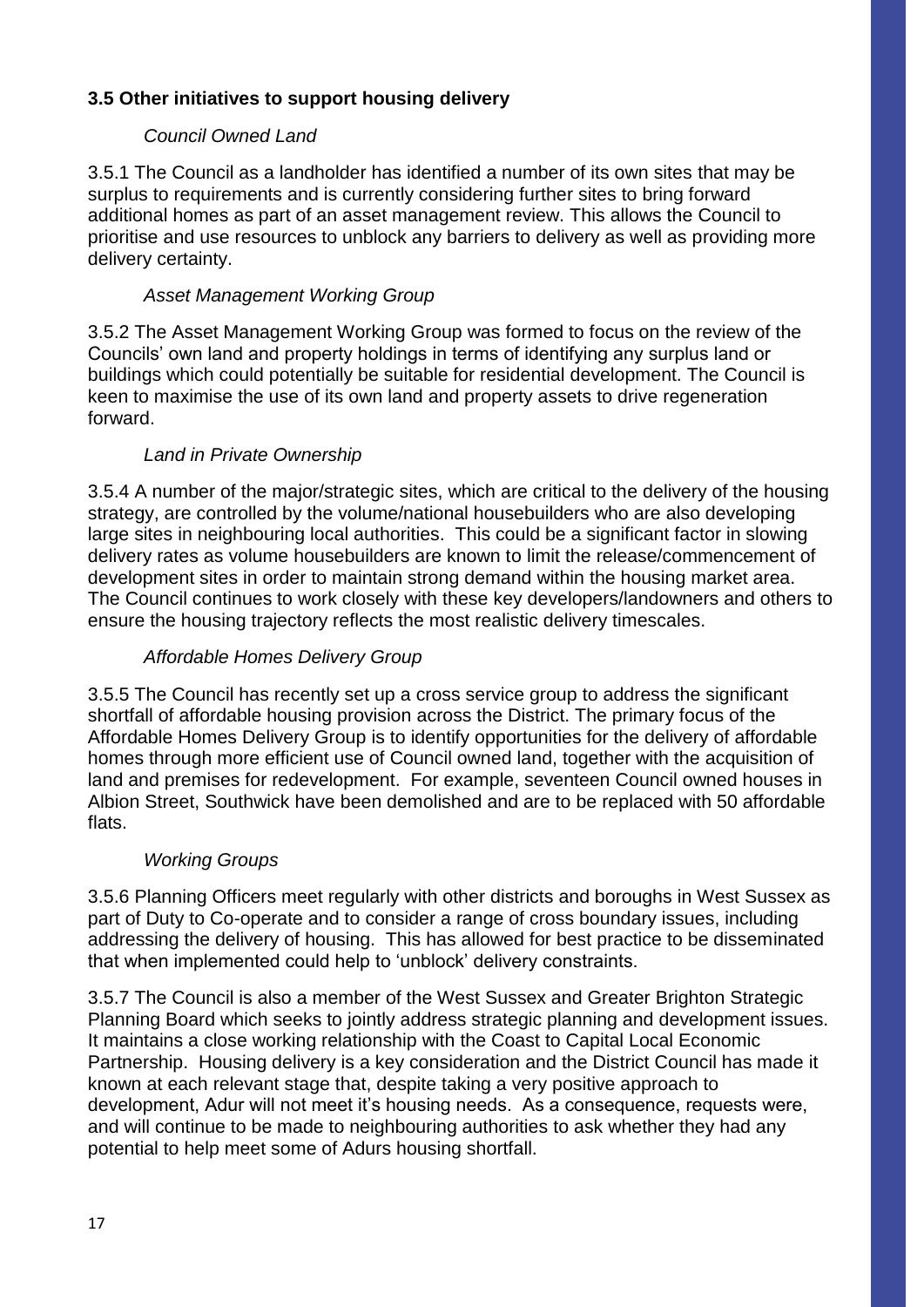#### *Agents Forum*

3.5.8 The Councils' Place and Investment Team has recently set up an Agents Forum comprising key residential and commercial agents. The purpose is to create an open forum for dialogue about trends and issues impacting on development arising across the District.

#### *Corporate Marketing*

3.5.9 The Council has sought to raise the profile of the authority and the key development opportunities it offers. Initiatives include a dedicated website. Adur and Worthing Invest and the production of magazine 'Building Adur and Worthing ' which is published regularly.

3.5.10 This keeps residents, businesses and prospective investors up-to-date with all the latest developments.

#### *Relationship with developers, landowners and agents*

3.5.11 The Council recognises the fundamental importance of building relationships with the developers, landowners and agents within the District.

3.5.12 Contact with these partners is an essential part of assessing whether sites are available for development as part of the Strategic Housing Land Availability Assessment. This is carried out on a regular basis to ensure that only those sites that are genuinely available can be considered as part of the potential housing land supply. As part of this, a 'Call for Sites' exercise is undertaken regularly.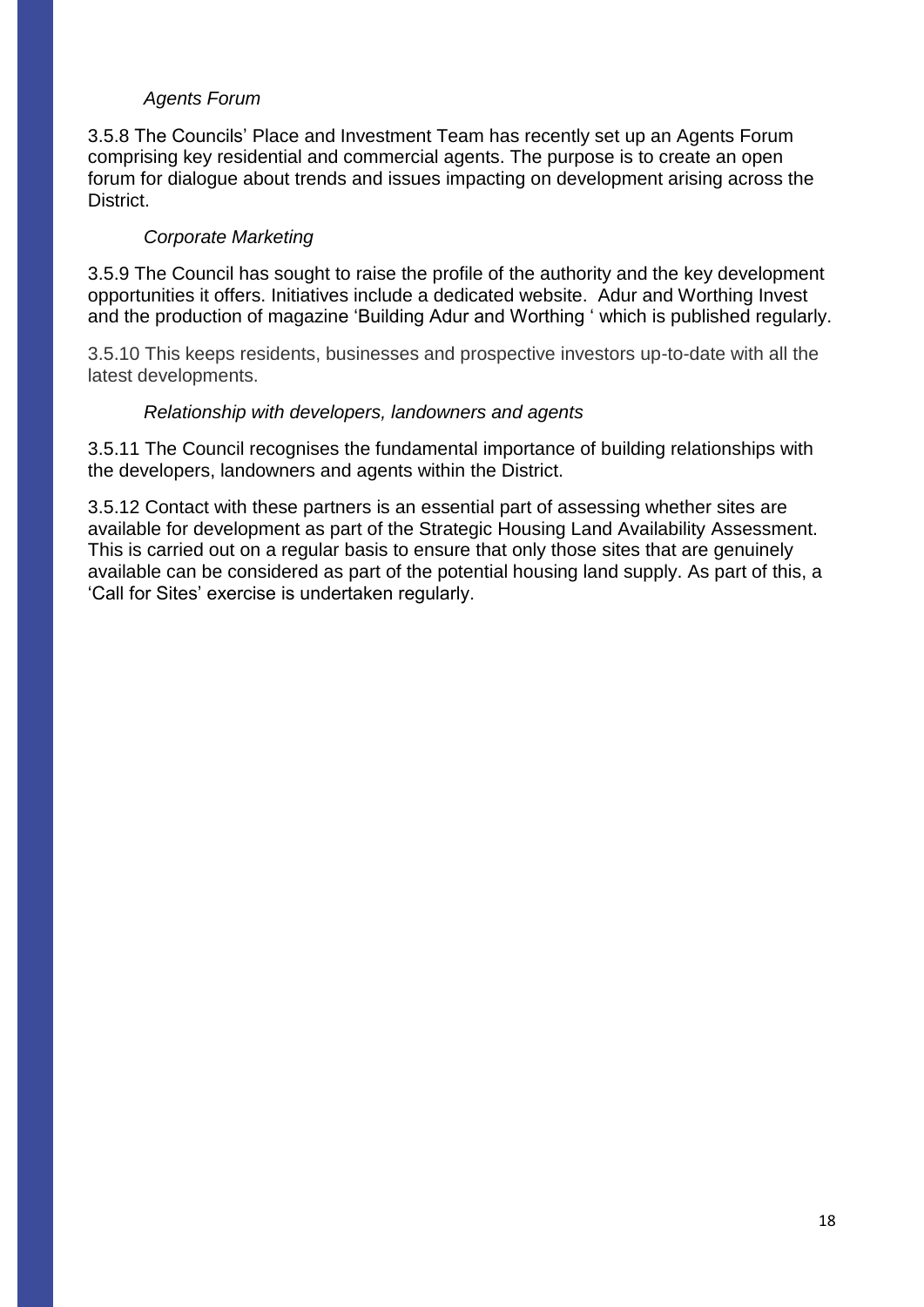## **4. Monitoring and Next Steps**

## **4.1 Monitoring**

4.1.1 Housing delivery is monitored jointly by West Sussex County Council and Adur District Council and is reported through the Annual Monitoring Report published each December (to cover the preceding financial year). This includes an update on sites identified in the Strategic Housing Land Availability Assessment and Self Build and Custom Housebuilding Register. In addition the Council maintains and updates annually the Brownfield Register.

4.1.2 Whilst the Council has excellent monitoring systems in place, as good practice, the Housing Delivery Test Root Cause Analysis Datasheet, produced by the Planning Advisory Service, has been used in an effort to improve this. This tool will continue to be populated as information on the progression of individual sites through the planning process becomes available.

4.1.3 The results of the Housing Delivery Test will be reported through the Adur Local Development Framework Members Working Group and, where necessary, the Action Plan will be reviewed and published in line with the requirements of the National Planning Policy Framework. Any changes in legislation, government policy or practice guidance will also be reflected in any update.

#### **4.2 Next Steps**

4.2.1 This is the first Action Plan produced by the Council and annual reviews are anticipated in future years. To help increase future housing delivery, the Council would welcome suggestions on any future actions from interested stakeholders.